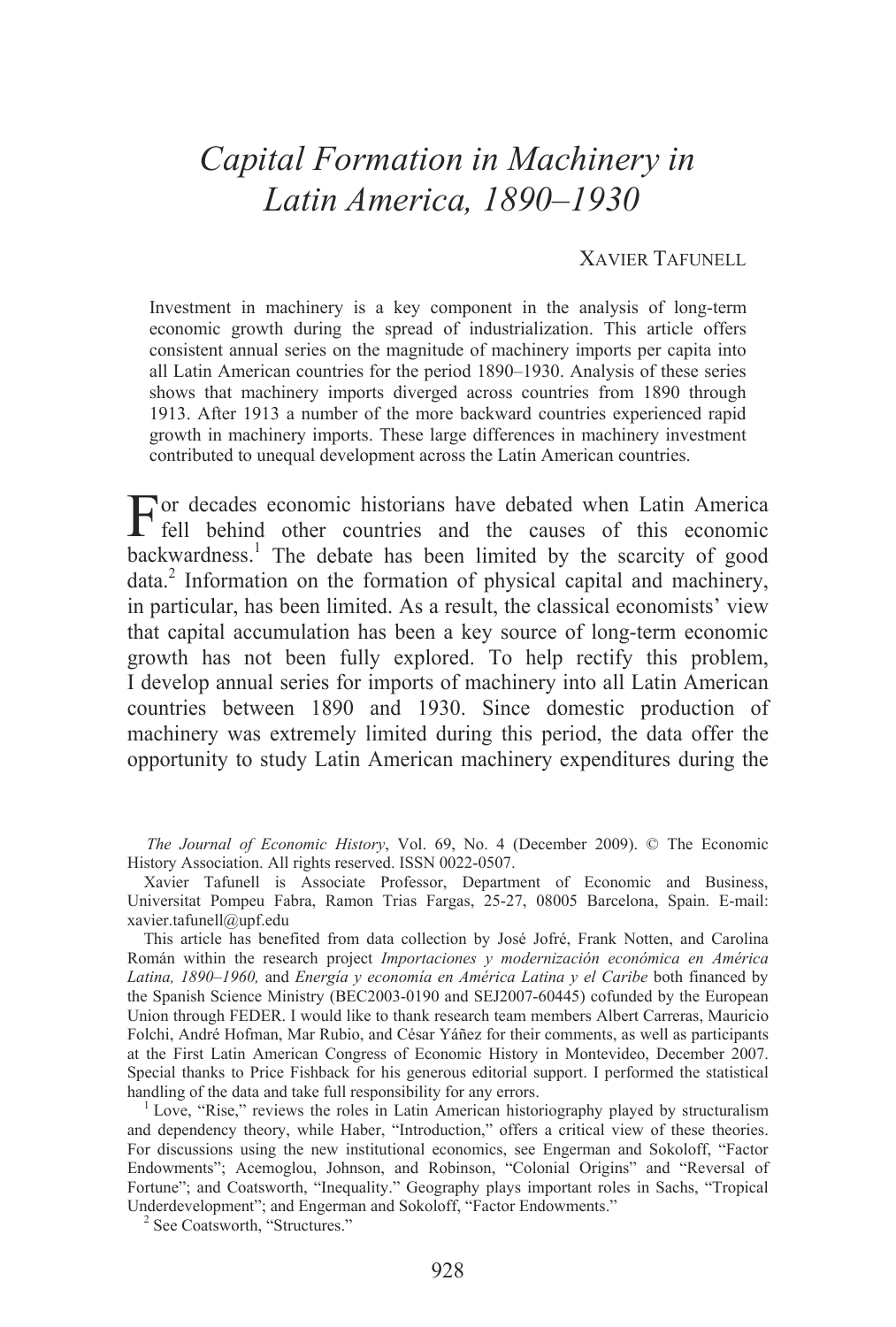height of the first globalization and to learn a great deal about many smaller countries that have not been studied in depth before.<sup>3</sup>

Study of machinery investment has a long history in studies of economic growth. Classical economists regarded capital accumulation as the prime source of growth. In the early 1960s, however, neoclassical macroeconomic growth accounting exercises found that physical capital accumulation explained a very small part of the increase in economic growth.<sup>4</sup> The dominant explanation appeared to be growth in total factor productivity—the famous residual in Solow's model. The new economic growth theory of the 1980s argued further that economic growth was largely derived from human capital formation and expansions in research and development and innovation.<sup>5</sup> There has been a more recent shift toward greater emphasis on physical capital formation after Bradford De Long, and De Long and Lawrence Summers found a strong causal relation between investment in equipment and long-term economic growth in broad samples of developed and developing economies between 1960 and 1985 and between 1870 and 1980.<sup>6</sup> Investment in machinery creates external benefits by stimulating the development of new innovations and other social benefits, particularly in countries going through their first industrialization. Indeed, the causal link between investment in equipment goods and growth has been more powerful in semi-industrialized economies.<sup>7</sup>

 The work performed here adds to series constructed for other time periods and for some larger Latin American countries. In the 1950s and in the early 1960s, the Economic Commission for Latin America and the Caribbean (ECLAC) undertook a series of studies of the process of physical capital accumulation and its determining factors for some countries after 1925. André Hofman developed estimates of capital accumulation and examined its role in economic growth for six economies: Argentina, Brazil, Chile, Colombia, Mexico, and Venezuela starting around  $1900$ .<sup>8</sup> While these six countries have received a great deal of attention, we know very little about the experiences in the other Latin American countries<sup>9</sup>

<sup>&</sup>lt;sup>3</sup> Angus Maddison's GDP estimates are available for only 8 Latin American countries before 1920, 4 before 1900. See Maddison, *Statistics on World Population*. <sup>4</sup>

Solow, "Contribution"; and Denison, *Why Growth*.

<sup>&</sup>lt;sup>5</sup> Mankiw, Romer and Weil, "Contribution."

<sup>&</sup>lt;sup>6</sup> De Long, "Productivity Growth"; De Long and Summers, "Equipment Investment," "How Strong is the Nexus," and "How Strongly."

<sup>&</sup>lt;sup>7</sup> Temple, "Equipment Investment"; and Temple and Voth, "Human Capital."

<sup>&</sup>lt;sup>8</sup> Hofman, *Economic Development*.

<sup>&</sup>lt;sup>9</sup> Gómez Galvarriato, and Williamson, "Prices," calculate the growth in the manufacturing machinery imports into for Argentina, Brazil, Chile, and Mexico from 1870 to 1913.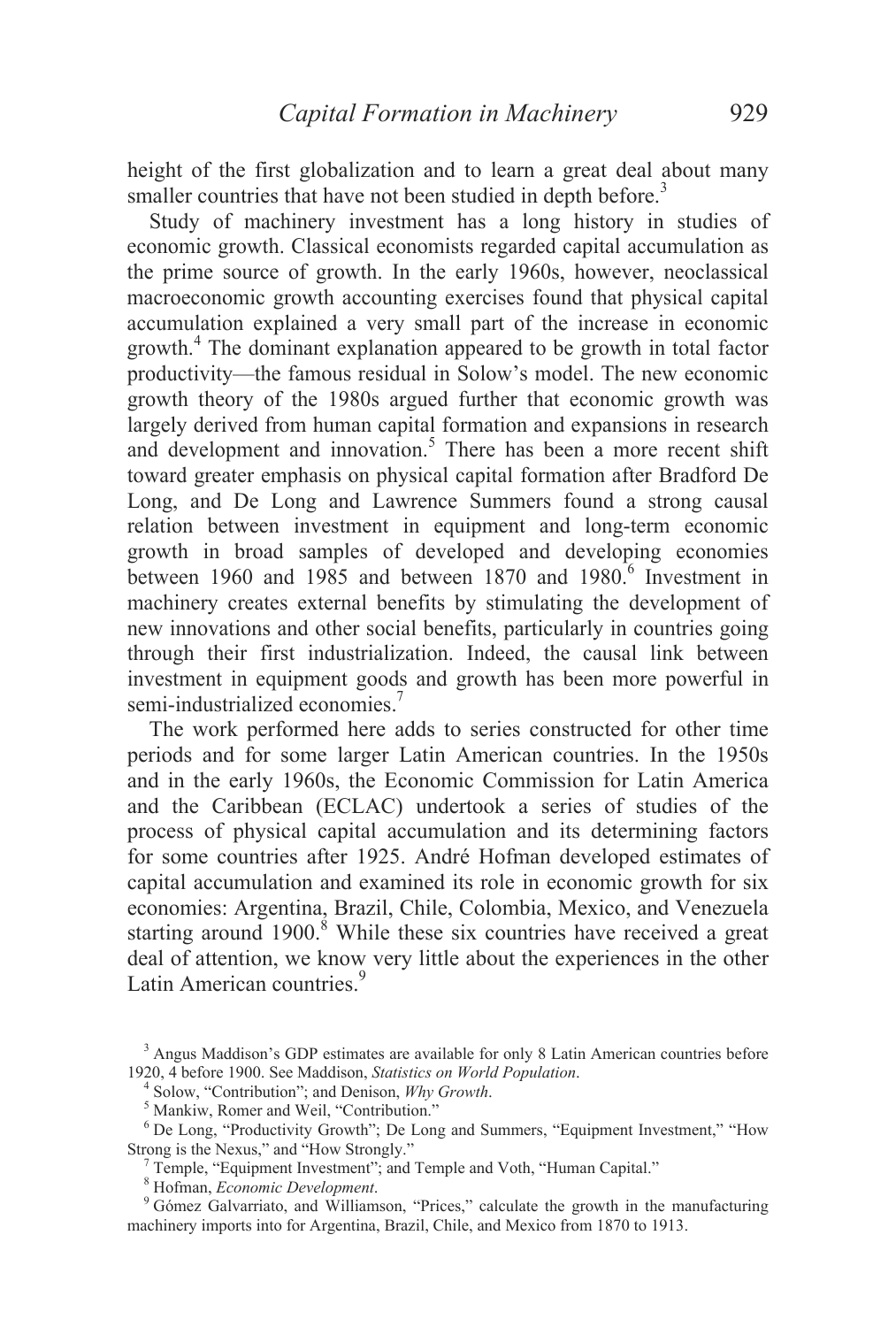The data I construct for machinery imports per capita allows scholars to expand their analysis to all of Latin America. The article explains the methods and sources used. Description of the problems stemming from the deficiencies and limitations of the sources, as well as the description of the procedures used to overcome them are detailed in the Appendix.

Four major implications can be derived from analysis of the series: (1) Latin American nations made significant economic progress through the accumulation of productive capital; (2) growth in machinery imports per capita was very unstable; (3) capital investment varied widely across Latin American countries, so that the diversity of experiences was equally or even more important than common trends within the region; and (4) after a period of divergence before 1914 which led to greater inequality across Latin America, half of the more backward economies made a great investment effort from World War I and began to catch up to the leading countries.

### DATA AND METHODOLOGY

 To measure machinery imports, I use the System of National Accounts (SNA) established by the United Nations as a guide.<sup>10</sup> The goods counted are those contained in the category of machinery and other equipment goods—category AN.11132 in the United Nations' classification—as well as tools—category 10.63. The estimates therefore do not include, among others, transport equipment or any type of buildings or structures, such as civil engineering constructions and works (roads, bridges, railways, etc.). They do include expenditures on the acquisition of machinery and tools and their parts, pieces, and accessories, either for general or for specific uses (agricultural, mining, manufacturing, office equipment); machinery and electrical equipment; communication equipment and apparatus; engines and pumps, as well as other apparatus used as the means of production of all types of  $\text{goods}$ <sup>11</sup>

 We are far from having at our disposal the minimum information necessary to be able to carry out a direct estimation. Very few countries in the region undertook industrial censuses during the period. The countries performing censuses did not do so in a regular fashion. The activity of domestic industries dedicated to the production, installation

<sup>&</sup>lt;sup>10</sup> United Nations, *System*.<br><sup>11</sup> According to the SNA classification, machinery and equipment comprise expenditure on furniture and furnishings, musical instruments, optical and precision instruments, clocks, and medical instruments. Data limitations cause me to leave these goods out of the machinery import measure.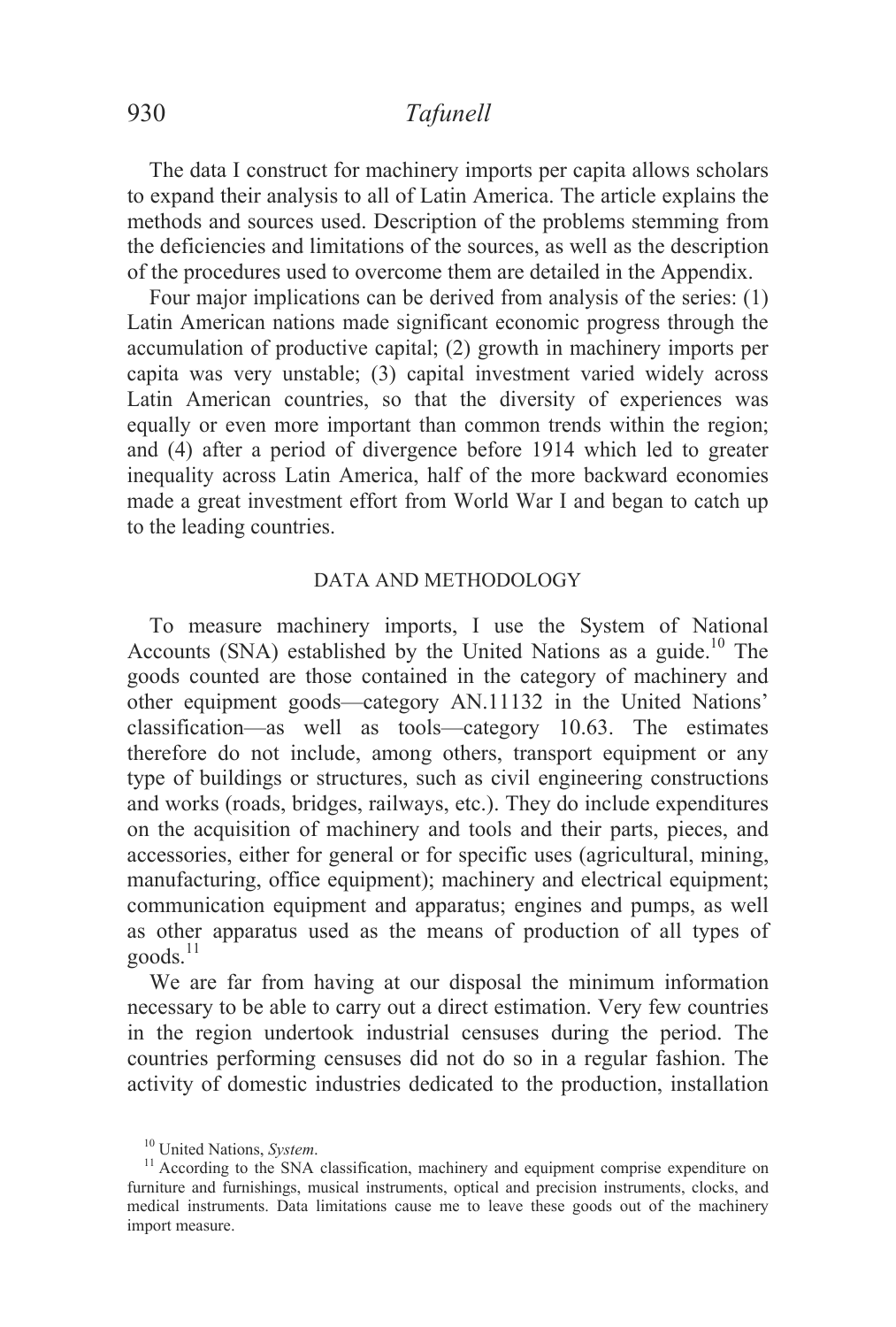or repair of machinery and tools was not registered, or they barely left a trace in statistical publications of the Latin American republics.

Specialists have been aware of these insurmountable limitations for a long time and have resorted to an indirect means of measuring capital formation in machinery. Most Latin American historians agree that virtually all the machinery used to equip Latin America was acquired abroad. All the available evidence to date suggests that domestic production in most countries, with Chile as a possible exception, was not relevant enough to alter the profile of the series of investment in machinery that can be deduced from imports.<sup>12</sup> Hence, scholars have constructed machinery series using import data and/or exports from the main supplier countries.<sup>13</sup>

 I follow the same procedures to expand the coverage of Latin America to 20 countries. The estimates are based on the systematic use of annual official foreign trade statistics (FTS hereafter) of the three countries that supplied by far the largest share of machinery to Latin America: Germany, the United Kingdom, and the United States (G-3 hereafter). In the years 1913 and 1925, when official import statistics are available for most Latin American countries, the G-3 countries accounted for an overwhelming share of imported machinery in every country. As seen in Table 1, the G-3 share of machinery imports in 1913 ranged from 83.2 percent in Brazil to 96.7 percent in El Salvador. In 1925, when G-3 shares are available for 15 countries, the shares ranged from 77.7 percent in Bolivia to 98.1 percent in Guatemala.

 The use of the FTS of the G-3 as a source of evaluation of Latin American imports has three great advantages. The data are collected in a consistent fashion by the G-3 countries throughout most of the period, all Latin American countries are covered, and annual data are available for most years.

 There are limitations, however. In some cases, the exports are not allocated to the true destination country of exports. Although some specialists have criticized the value of the FTS in this sense, we must not exaggerate the problem. $14$  Comparisons of the figures for equipment

<sup>12</sup> See, for example, Cortés Conde, *Economía*, for Argentina; Suzigan, *Indústria,* p. 384, for Brazil; Beaty, "Impact," for Mexico; and Samper, "Café," pp. 33–34, for Central America. On Chile's domestic capabilities, see Palma, "Export-Led," p. 53.

<sup>&</sup>lt;sup>13</sup> See Cortés Conde, *Economía*; Suzigan, *Indústria*; and Haber, Razo, and Maurer, *Politics*.<br><sup>14</sup> For discussions of the reliability of official foreign trade statistics, see Allen and Elly,

*International Trade*; Morgenstern, *On the Accuracy*; Federico and Tena, "On the Accuracy"; and Platt, "Problems," particularly for Latin American statistics.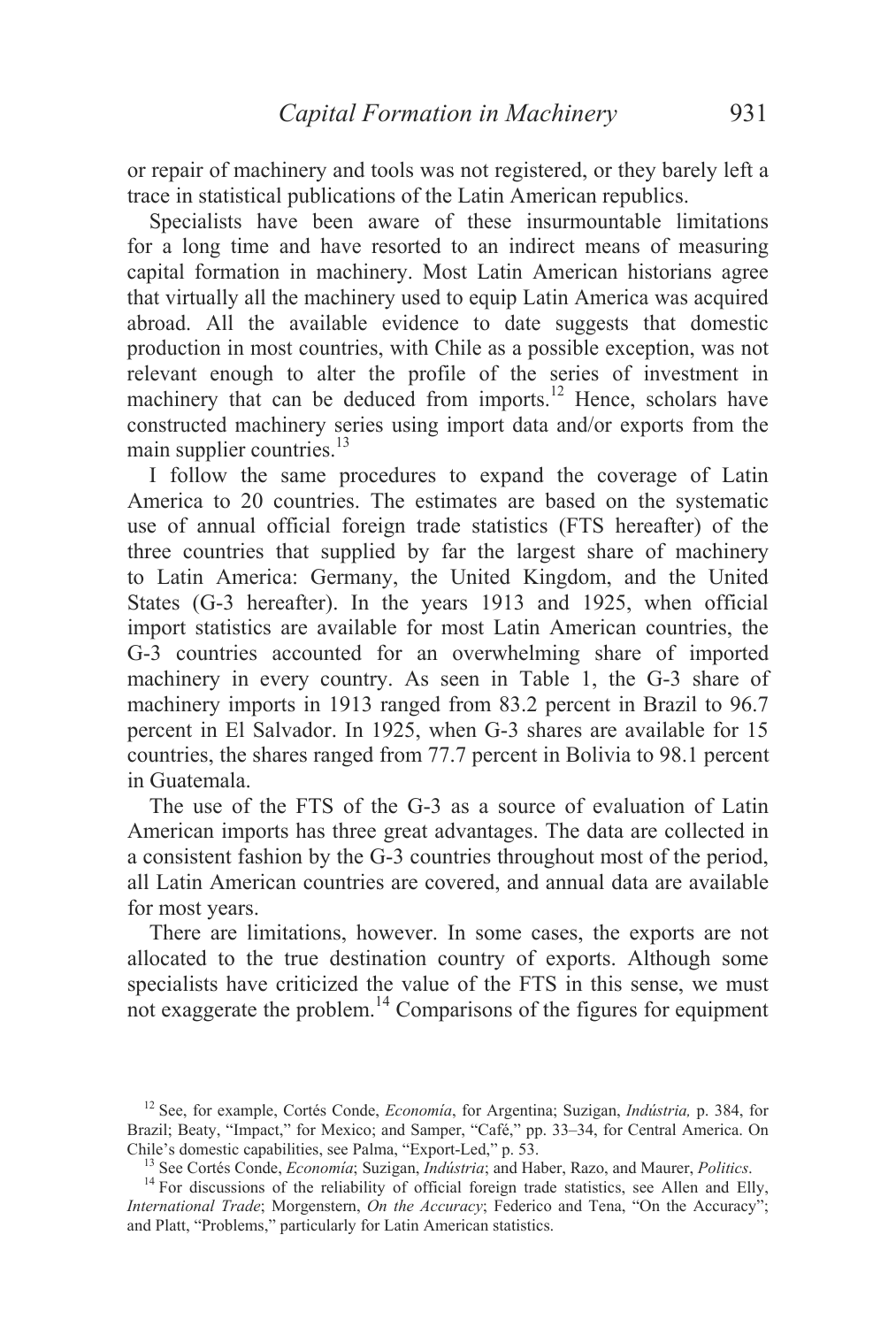|                      | <b>United States</b> |      | United Kingdom |      | Germany |      | All Three<br>Combined |      |
|----------------------|----------------------|------|----------------|------|---------|------|-----------------------|------|
|                      | 1913                 | 1925 | 1913           | 1925 | 1913    | 1925 | 1913                  | 1925 |
| Argentina            | 34.7                 | 49.2 | 25.9           | 10.8 | 22.6    | 23.8 | 83.3                  | 83.8 |
| Bolivia              |                      | 53.0 |                | 11.9 |         | 12.8 |                       | 77.7 |
| <b>Brazil</b>        | 27.3                 | 25.0 | 29.3           | 28.6 | 26.6    | 28.5 | 83.2                  | 82.0 |
| Chile                | 21.5                 | 53.7 | 34.8           | 19.5 | 36.9    | 16.8 | 93.3                  | 90.0 |
| Colombia             |                      | 78.8 |                | 8.7  |         | 7.6  |                       | 95.1 |
| Costa Rica           | 75.9                 | 71.9 | 12.1           | 13.5 | 6.7     | 8.9  | 94.7                  | 94.4 |
| Cuba                 | 69.5                 | 89.6 | 9.6            | 1.2  | 8.3     | 3.2  | 87.4                  | 94.0 |
| Dominican Republic   |                      | 88.7 |                | 2.8  |         | 5.7  |                       | 97.2 |
| Ecuador              |                      | 52.6 |                | 22.6 |         | 16.9 |                       | 92.1 |
| El Salvador          | 54.2                 | 62.1 | 23.7           | 22.6 | 18.8    | 10.6 | 96.7                  | 95.3 |
| Guatemala            |                      | 66.5 |                | 15.3 |         | 16.4 |                       | 98.1 |
| Haiti                |                      | 78.0 |                | 11.6 |         | 5.2  |                       | 94.8 |
| Mexico               | 67.3                 | 81.2 | 17.9           | 5.9  | 9.7     | 9.1  | 94.9                  | 96.3 |
| Nicaragua            |                      | 84.6 |                | 6.9  |         | 5.8  |                       | 97.3 |
| Peru                 | 51.9                 | 56.0 | 18.8           | 23.7 | 20.3    | 10.4 | 91.0                  | 90.1 |
| Total 8 countries*   | 43.0                 | 55.3 | 23.3           | 14.7 | 20.3    | 17.9 | 86.5                  | 87.9 |
| Total 15 countries** |                      | 57.4 |                | 14.2 |         | 16.9 |                       | 88.5 |

TABLE 1 PERCENTAGE OF LATIN AMERICAN IMPORTS OF MACHINERY IMPORTED FROM THE UNITED STATES, THE UNITED KINGDOM, AND GERMANY IN 1913 AND 1925

\* The Latin American countries for which official importation statistics are available for 1913. \*\* The Latin American countries for which official importation statistics are available for 1925. *Source*: Derived from the sources cited in Tafunell and Carreras, "América Latina."

goods registered in the FTS of the G-3 and the Latin American countries for the year 1925 show that the differences are not significant.<sup>15</sup> It is likely true that in 1913 the discrepancies were greater. Some would have stemmed from the "statistical disappearance" of part of the trade of the smallest importer countries in the FTS of the G-3. Some might have come from mistakes made in the allocation of the destination of exports. Nonetheless, it is generally accepted that the quality of the G-3 information prior to the First World War is higher than the quality of the import statistics in Latin America.<sup>16</sup> I have explored using information from the Latin American countries to supplement the G-3's statistics. However, in the most problematic cases the information from the importer countries is not available.

<sup>&</sup>lt;sup>15</sup> Tafunell and Carreras, "América Latina."

<sup>16</sup> See Carreras-Marín, *Geographical Effects* and *Comercio.*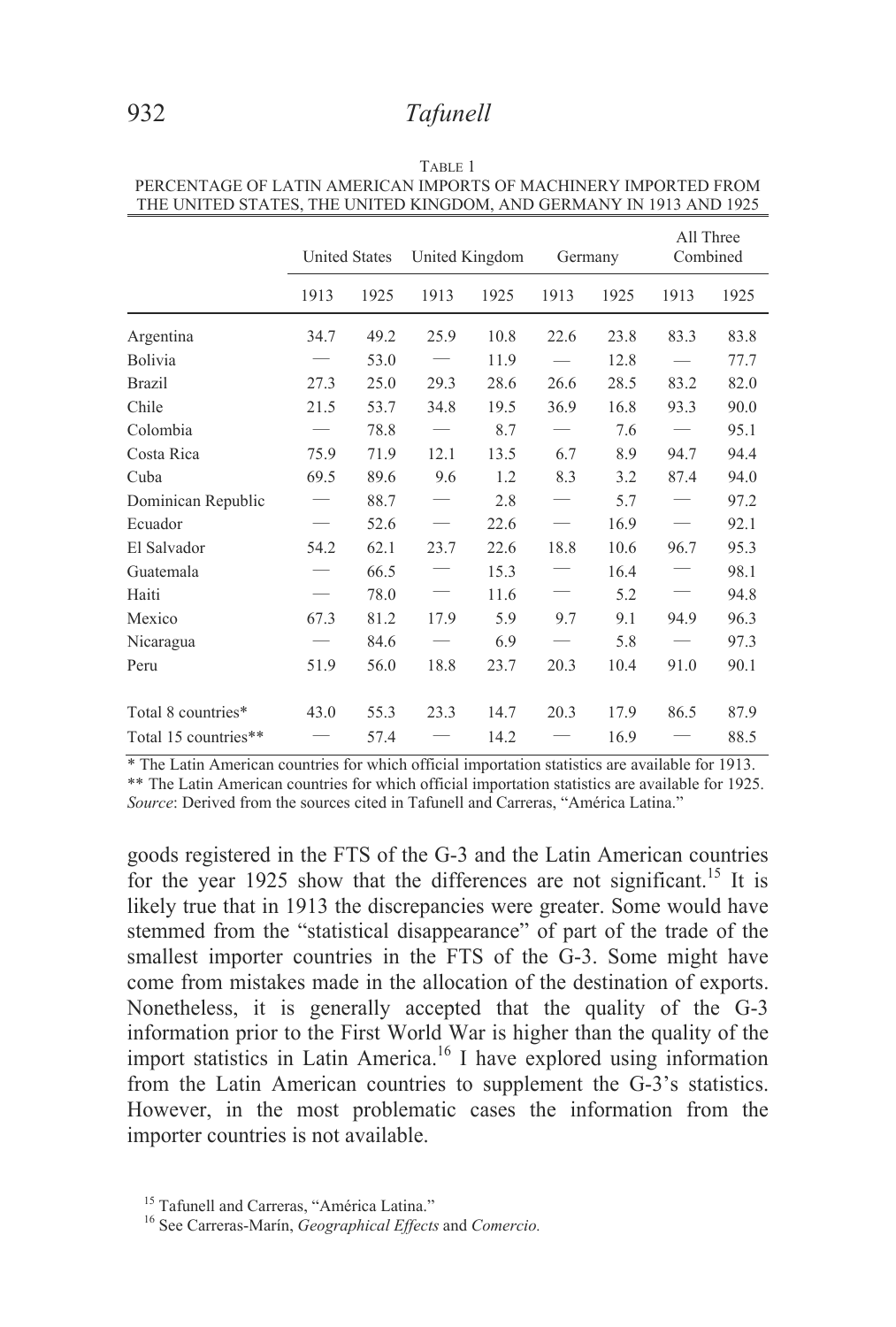The FTS of the G-3 have some shortcomings which complicate the calculation of the magnitudes of the machinery imported by Latin America. The Appendix details these shortcomings and describes the methods used to overcome them to obtain the magnitudes of the machinery exported for every one of the members of the G-3. With these magnitudes at our disposal, the estimates of machinery equipment are calculated by summing the figures for exports from Germany, the United States and the United Kingdom to each Latin American country. The G-3 totals are then adjusted using the information on the G-3 shares of imports in Table 1 to come up with a total figure for imports of machinery per capita in Table 2.

 The machinery measure is in values because the United States and Britain reported only the value of machinery and not units exported for most items. To put the values on a comparable basis, I converted the values for Germany and Britain into U.S. dollars using the exchange rates of the period recommended by Lawrence Officer, who compiled them for the Historical Statistics of the United States.<sup>17</sup>

 The information in Table 1 on the imports from the G-3 as a share of total imports is then used to get an estimate of the total machinery imports into each country. For the period 1890 to 1913, I used the percentage of imports from the G-3 in the second-to-last column in Table 1 in the calculation. For example, Argentina imported 83.3 percent of its machinery from the G-3. Therefore, the total value of machinery imports is equal to the value of exports in the G-3 divided by 0.833. For the period from 1914 to 1930, I assumed that the 1925 values in the last column of Table 1 were the percentages throughout the period for each country. Argentina's figure of 83.8 percent meant that the total machinery imports would have been the G-3 exports divided by 0.838. In most countries, the import shares from the G-3 in Table 1 were similar in 1913 and 1925. In the cases where a value is not reported in Table 1 for a country, the notes to Table 2 show which country or group of countries were used to extrapolate an estimate of the G-3 share. The range of the extrapolation coefficients is between 1.019 and 1.287, with the arithmetic average at 1.112 and the median at 1.084.

<sup>&</sup>lt;sup>17</sup> Carter et al., *Historical Statistics*, vol. 5, pp. 565–67, series Ee617, p. 5-565, for pound sterling exchange rate before 1914; series Ee636, p. 5-569, for pound sterling exchange rate since 1914; and series Ee626, p. 5-567 for mark exchange rates, except for 1918. The source for this year is U.S. Department of Commerce, *Commerce* 1926, v. 2, p. 276.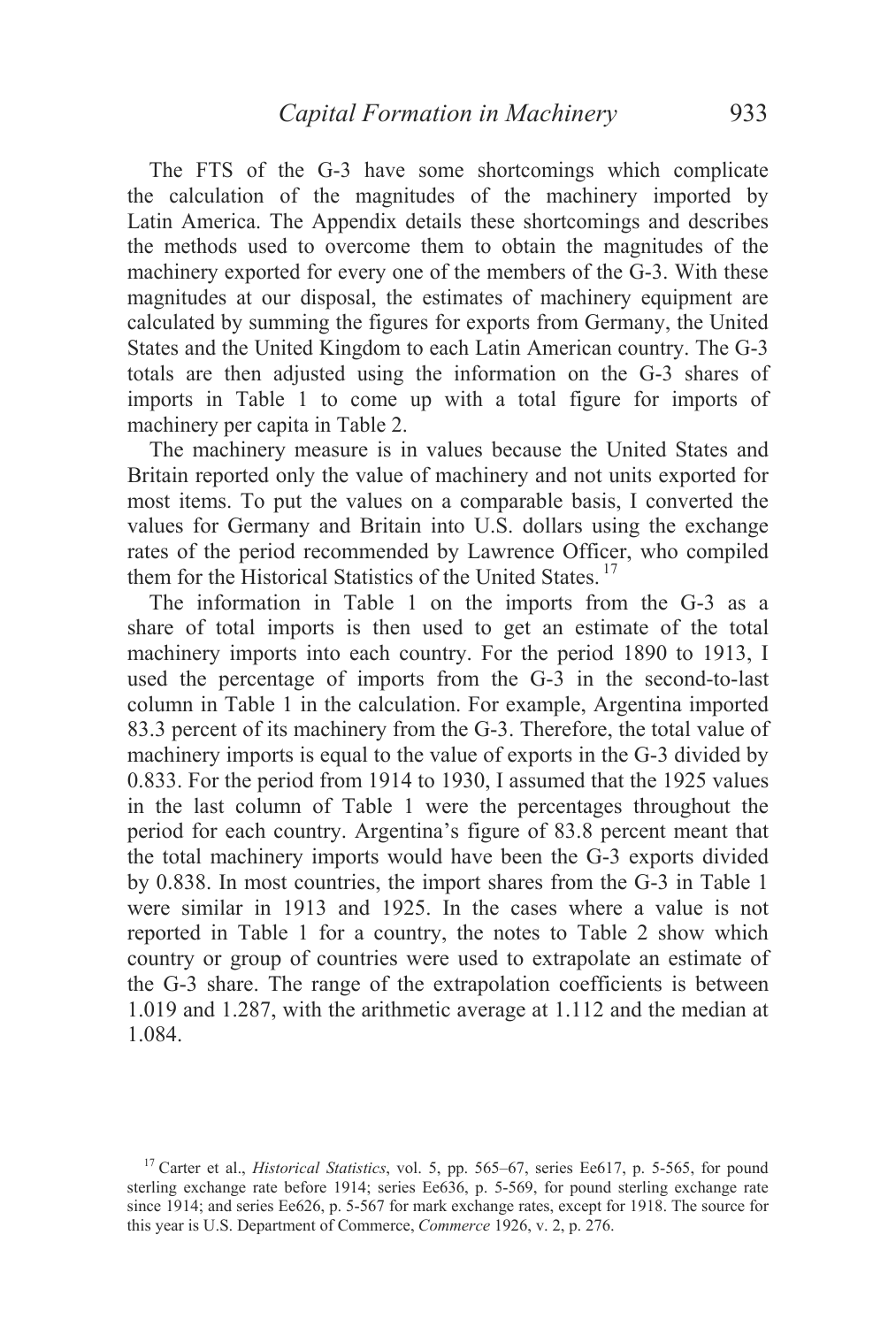|      |           |         |                       |                       | $(1713 \cup 3D \cup 1,000 \text{ minad}$              |                         |                               |                       |         |                                     |
|------|-----------|---------|-----------------------|-----------------------|-------------------------------------------------------|-------------------------|-------------------------------|-----------------------|---------|-------------------------------------|
|      | Argentina | Bolivia | <b>Brazil</b>         | Chile                 | Colombia                                              | Costa Rica              | Cuba                          | Dominican<br>Republic | Ecuador | Salvador<br>$\overline{\mathbb{E}}$ |
| 1890 | 1,654.0   | 0.6     | 425.8                 | 741.3                 | 177.0                                                 |                         | 771.0 1,815.3                 | 667.2                 | 85.1    | 191.3                               |
| 1891 | 626.5     | 6.9     | 780.5                 | 503.9                 | 175.4                                                 |                         | 835.1 2,390.1                 | 774.1                 | 111.9   | 232.2                               |
| 1892 | 1,360.7   | 9.5     | 494.2                 | 745.9                 | 147.8                                                 |                         | 717.4 3,230.7                 | 764.9                 | 94.2    | 246.3                               |
| 1893 | 1,953.1   | 4.6     | 503.8                 | 879.0                 | 143.3                                                 |                         | 501.5 2,822.5                 | 846.2                 | 110.5   | 179.4                               |
| 1894 | 1,784.8   | 12.2    | 457.9                 | 662.5                 | 127.3                                                 |                         | 521.2 2,048.7                 | 981.9                 | 128.3   | 191.0                               |
| 1895 | 1,276.9   | 4.8     | 588.2                 | 881.7                 | 143.4                                                 |                         | 604.6 1,117.9                 | 791.7                 | 98.0    | 297.1                               |
| 1896 | 1,075.7   | 6.7     | 473.6                 | 645.5                 | 191.0                                                 | 693.8                   | 440.3                         | 661.1                 | 128.5   | 368.7                               |
| 1897 | 1,088.1   | 19.4    | 327.8                 | 511.0                 | 200.4                                                 | 649.9                   | 230.1                         | 417.7                 | 132.1   | 283.5                               |
| 1898 | 1,469.4   | 17.1    | 272.8                 | 392.1                 | 171.7                                                 | 707.8                   | 359.5                         | 404.0                 | 162.0   | 152.0                               |
| 1899 | 1,830.0   | 33.2    | 303.0                 | 541.6                 | 95.8                                                  |                         | 768.3 1,036.8                 | 482.6                 | 184.4   | 102.8                               |
| 1900 | 1,686.1   | 55.5    | 410.4                 | 670.8                 | 56.1                                                  |                         | 924.5 1,362.0                 | 518.4                 | 208.3   | 161.7                               |
| 1901 | 1,553.8   | 69.3    | 214.4                 | 678.3                 | 62.2                                                  |                         | 624.6 1,446.5                 | 409.3                 | 187.3   | 151.5                               |
| 1902 | 1,589.0   | 43.0    | 265.9                 | 750.0                 | 66.6                                                  |                         | 539.0 1,338.0                 | 205.3                 | 147.1   | 128.1                               |
| 1903 | 2,388.9   | 66.9    | 291.2                 | 999.2                 | 135.4                                                 |                         | 695.5 1,308.1                 | 187.3                 | 171.2   | 154.9                               |
| 1904 | 3,136.5   | 165.8   |                       | 369.0 1,192.6         | 156.8                                                 |                         | 711.1 2,273.5                 | 283.8                 | 214.8   | 240.6                               |
| 1905 | 4,137.2   | 174.6   |                       | 441.4 2,251.3         | 164.7                                                 |                         | 621.3 3, 655.5                | 417.7                 | 231.7   | 295.4                               |
| 1906 | 5,031.4   | 106.5   |                       | 589.1 2,478.4         | 136.5                                                 |                         | 916.6 3,253.9                 | 454.4                 | 214.4   | 270.4                               |
| 1907 | 4,208.9   | 294.0   |                       | 813.9 2,755.1         |                                                       | 174.6 1,069.0 2,902.3   |                               | 505.3                 | 269.3   | 340.5                               |
| 1908 | 4,339.4   | 232.0   |                       | 735.1 2,095.3         | 196.4                                                 |                         | 934.0 2,233.3                 | 426.8                 | 231.7   | 288.2                               |
| 1909 | 4,605.0   | 212.1   |                       | 749.7 1,548.7         |                                                       | 196.8 1,101.7 2,561.6   |                               | 622.5                 | 234.5   | 271.3                               |
| 1910 | 5,284.2   | 239.5   |                       | 978.3 1,956.1         |                                                       | 245.6 1,096.5 3,661.2   |                               | 793.0                 | 242.1   | 411.1                               |
| 1911 | 4,981.4   |         |                       | 277.5 1,152.6 2,558.0 |                                                       | 266.0 1,158.4 3,797.0   |                               | 992.5                 | 304.9   | 437.3                               |
| 1912 | 4,969.6   |         |                       | 405.3 1,307.3 2,782.0 |                                                       |                         | 337.8 1,385.7 3,718.8 1,387.9 |                       | 298.1   | 439.0                               |
| 1913 | 4,505.7   |         | 662.7 1,257.8 2,783.2 |                       |                                                       |                         | 394.0 1,464.4 3,443.9 1,159.0 |                       | 308.6   | 466.1                               |
| 1914 | 2,598.2   | 325.6   |                       | 620.6 1,703.5         | 357.1                                                 |                         | 950.2 2,467.5                 | 631.1                 | 280.0   | 314.7                               |
| 1915 | 1,207.5   | 135.2   | 199.7                 | 621.4                 | 244.2                                                 |                         | 554.9 3,316.6                 | 587.6                 | 170.9   | 214.6                               |
| 1916 | 1,088.3   | 130.4   |                       | 261.6 1,137.5         | 198.2                                                 |                         | 501.8 5,437.4                 | 813.4                 | 154.4   | 200.3                               |
| 1917 | 839.1     | 177.6   |                       | 299.3 1,259.1         | 192.1                                                 |                         | 290.1 5,839.8 1,308.4         |                       | 196.1   | 180.1                               |
| 1918 | 952.5     | 284.4   |                       | 240.0 1,725.1         | 119.4                                                 |                         | 252.3 3,950.4 1,206.0         |                       | 154.9   | 88.8                                |
| 1919 | 1,208.0   | 286.3   |                       | 404.9 1,364.5         | 176.1                                                 |                         | 313.6 3,947.3                 | 751.1                 | 244.1   | 169.6                               |
| 1920 | 1,814.4   | 233.5   |                       | 572.2 1,222.9         | 422.5                                                 |                         | 693.6 6,603.4 1,560.7         |                       | 253.2   | 254.3                               |
| 1921 | 2,705.7   | 512.5   |                       | 612.7 1,763.5         | 459.9                                                 |                         | 967.7 5,673,9 2,543.5         |                       | 256.4   | 378.1                               |
| 1922 | 2,678.4   | 357.4   |                       | 646.2 1,778.2         | 438.0                                                 |                         | 715.0 2,450.6 1,009.5         |                       | 436.4   | 270.5                               |
| 1923 | 3,942.0   | 569.8   |                       | 630.7 2,279.7         | 550.8                                                 |                         | 918.5 4,110.0 1,071.9         |                       | 474.7   | 337.8                               |
| 1924 | 4,059.9   | 581.1   |                       | 862.6 2,526.8         |                                                       |                         | 606.5 1,206.4 4,988.7 1,465.4 |                       | 485.5   | 724.3                               |
| 1925 | 4,927.2   |         | 664.8 1,178.2 3,106.3 |                       |                                                       |                         | 894.9 1,305.8 5,047.4 1,144.9 |                       | 451.6   | 767.8                               |
| 1926 | 5,246.8   | 703.8   |                       | 945.2 4,826.7         |                                                       | 1,165.1 1,096.8 2,919.6 |                               | 931.2                 | 403.7   | 844.9                               |
| 1927 | 5,296.6   | 633.2   |                       |                       | 912.7 3,045.9 1,311.7 1,357.6 3,616.0 1,175.1         |                         |                               |                       | 433.5   | 689.2                               |
| 1928 | 6,306.8   |         |                       |                       | 734.6 1,035.8 2,614.8 1,305.4 1,861.8 2,518.1 1,036.9 |                         |                               |                       | 587.5   | 686.0                               |
| 1929 | 7,187.2   |         |                       |                       | 852.9 1, 191.2 3, 998.5 1, 216.7 2, 122.8 2, 562.8    |                         |                               | 727.9                 | 554.2   | 629.7                               |
| 1930 | 5,634.7   | 680.3   |                       | 705.3 4,747.4         | 585.6                                                 |                         | 914.5 1,770.2                 | 455.8                 | 449.1   | 412.6                               |

TABLE 2 VALUE OF PER CAPITA MACHINERY IMPORTS EXPENDITURE IN LATIN AMERICAN COUNTRIES 1890–1930  $(1913$  USD per 1,000 inhabitants)\*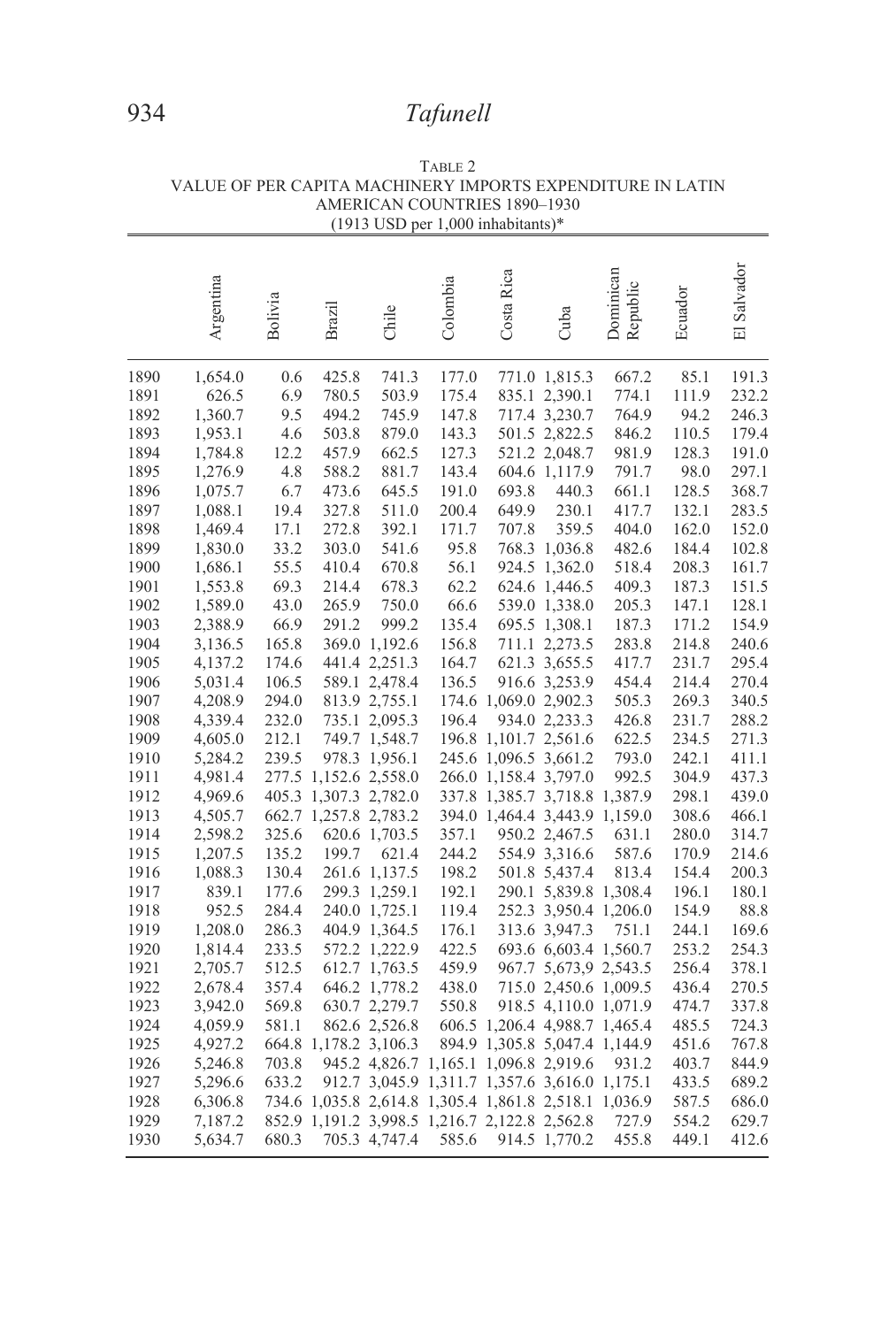|              | Guatemala      | Haiti         | Honduras             | Mexico         | Nicaragua      | Paraguay      | Peru                 | Uruguay                        | Venezuela                                 | America-20<br>Latin |
|--------------|----------------|---------------|----------------------|----------------|----------------|---------------|----------------------|--------------------------------|-------------------------------------------|---------------------|
| 1890         | 217.1          | 43.9          | 225.0                | 291.8          | 439.0          | 49.9          |                      | 217.5 1,682.1                  | 281.3                                     | 475.0               |
| 1891         | 266.8          | 34.8          | 228.0                | 332.9          | 374.7          | 20.8          | 279.4                | 998.5                          | 286.0                                     | 519.3               |
| 1892         | 278.1          | 46.3          | 151.4                | 281.6          | 702.6          | 1.8           | 143.1                | 550.8                          | 223.7                                     | 498.4               |
| 1893         | 325.3          | 64.8          | 100.9                | 260.5          | 168.7          | 4.7           | 134.3                | 678.6                          | 237.9                                     | 529.7               |
| 1894         | 377.7          | 57.0          | 102.9                | 290.3          | 213.4          | 6.4           | 106.0                | 987.9                          | 258.0                                     | 484.7               |
| 1895         | 491.3          | 46.7          | 101.3                | 380.0          | 502.9          | 20.3          | 151.3                | 847.0                          | 301.0                                     | 498.7               |
| 1896         | 675.8          | 72.2          | 121.9                | 400.8          | 370.8          | 17.3          | 220.4                | 894.8                          | 234.6                                     | 436.3               |
| 1897         | 460.0          | 43.0          | 154.3                | 458.4          | 302.1          | 16.6          | 189.6                | 476.3                          | 209.6                                     | 379.4               |
| 1898         | 193.5          | 21.6<br>25.2  | 93.6                 | 584.0<br>768.5 | 211.4<br>248.9 | 23.7<br>182.7 | 199.4                | 667.6                          | 156.7                                     | 409.7               |
| 1899<br>1900 | 111.2<br>115.5 | 37.5          | 91.7<br>116.8        | 791.1          | 331.5          | 46.7          | 206.4<br>318.8       | 835.9<br>753.0                 | 131.0<br>112.0                            | 512.5<br>560.4      |
| 1901         | 135.7          | 35.2          | 153.5                | 647.8          | 216.0          | 81.4          | 299.1                | 630.0                          | 126.1                                     | 460.1               |
| 1902         | 135.0          | 34.5          | 92.3                 | 665.1          | 234.6          | 89.0          | 286.8                | 747.1                          | 76.3                                      | 479.0               |
| 1903         | 84.4           | 40.7          | 123.8                | 689.8          | 300.2          | 74.8          | 370.0                | 704.8                          | 119.4                                     | 582.6               |
| 1904         | 148.2          | 59.2          | 158.5                | 728.7          | 334.8          | 268.2         | 466.9                | 734.3                          | 205.6                                     | 737.0               |
| 1905         | 214.0          | 43.3          | 139.6                | 833.9          | 358.6          | 113.4         |                      | 475.5 1,280.6                  | 198.3                                     | 979.5               |
| 1906         | 207.0          | 52.0          |                      | 157.4 1,068.2  | 336.2          | 527.3         |                      | 508.2 2,080.3                  |                                           | 212.1 1,176.9       |
| 1907         | 216.8          | 46.2          | 158.1                | 1,106.8        | 354.8          | 322.7         |                      | 555.3 3,104.8                  |                                           | 228.7 1,224.7       |
| 1908         | 177.2          | 67.7          | 207.1                | 883.7          | 324.0          | 230.6         |                      | 405.6 2,131.0                  |                                           | 218.2 1,101.4       |
| 1909         | 236.5          | 86.2          | 197.7                | 797.2          | 308.3          | 84.6          |                      | 353.1 2,181.6                  |                                           | 232.4 1,101.1       |
| 1910         | 220.3          | 97.5          | 221.2                | 932.5          | 401.5          | 274.8         |                      | 463.4 2,985.2                  |                                           | 289.4 1,343.6       |
| 1911         | 258.9          | 133.7         | 288.7                | 885.2          | 550.9          | 195.6         |                      | 473.2 3,092.6                  |                                           | 373.4 1,407.3       |
| 1912         | 349.0          | 92.4          | 306.3                | 822.8          | 532.0          | 360.5         |                      | 534.4 3,316.2                  |                                           | 459.0 1,491.7       |
| 1913         | 396.5          | 77.8          | 460.6                | 733.3          | 519.6          | 467.7         |                      | 690.4 2,576.2                  |                                           | 587.6 1,436.0       |
| 1914         | 255.0          | 36.6          | 572.3                | 343.8          | 405.2          | 111.1         |                      | 542.8 1,288.8                  | 402.0                                     | 829.6               |
| 1915         | 107.2          | 26.4          | 399.4                | 172.7          | 322.9          | 8.1           | 285.0                | 683.5                          | 314.5                                     | 451.6               |
| 1916         | 136.4          | 52.6          | 296.9                | 232.6          | 526.4          | 19.5          | 406.9                | 661.6                          | 313.4                                     | 569.3               |
| 1917         | 119.9          | 253.1         | 262.4                | 315.5          | 452.3          | 239.9         | 427.9                | 745.6                          | 281.4                                     | 602.1               |
| 1918         | 90.6<br>153.8  | 172.4<br>60.8 | 167.4                | 389.2<br>493.9 | 281.1<br>352.7 | 259.0         | 523.5                | 549.4                          | 178.7<br>237.1                            | 556.1<br>648.6      |
| 1919<br>1920 | 223.0          | 89.5          | 262.5<br>692.5       | 736.9          | 591.5          | 94.9<br>378.0 |                      | 607.1 1,047.4<br>843.6 1,026.3 | 439.6                                     | 953.0               |
| 1921         | 424.2          |               | 70.7 1,242.5 1,390.6 |                | 717.8          |               | 88.5 1,042.5 1,228.6 |                                |                                           | 555.0 1,217.4       |
| 1922         | 382.5          | 73.6          | 701.2                | 928.6          | 245.1          | 98.9          |                      | 587.0 1,470.5                  | 664.2                                     | 980.4               |
| 1923         | 539.0          | 184.4         | 964.6                | 933.2          | 481.2          | 98.3          |                      | 920.6 1,770.6                  |                                           | 825.7 1,253.3       |
| 1924         | 696.2          | 121.9         |                      | 640.5 1,019.4  | 736.3          |               |                      |                                | 189.5 1,027.2 1,740.8 1,182.2 1,439.7     |                     |
| 1925         | 775.3          | 210.1         |                      | 590.7 1,269.4  | 942.3          |               |                      |                                | 266.9 1,236.9 2,774.2 2,039.7 1,793.5     |                     |
| 1926         | 867.2          | 160.2         |                      | 501.8 1,242.7  | 578.3          | 200.5         |                      |                                | 1,222.8 2,436.4 3,633.3 1,805.9           |                     |
| 1927         | 860.9          | 211.3         |                      | 604.8 1,123.7  | 598.2          |               |                      |                                | 175.9 1, 134.5 2, 768.9 3, 368.8 1, 745.2 |                     |
| 1928         | 852.6          | 227.2         |                      | 688.7 1,209.0  | 887.2          | 290.4         |                      |                                | 922.2 2,989.8 2,863.7 1,848.9             |                     |
| 1929         | 823.1          | 188.4         |                      | 820.9 1,280.2  | 797.7          |               |                      |                                | 380.8 1,035.0 3,572.3 3,645.9 2,105.9     |                     |
| 1930         | 373.0          | 154.3         |                      | 860.2 1,457.0  | 706.7          | 256.7         |                      |                                | 758.9 4,990.9 2,852.8 1,724.2             |                     |

TABLE 2 — continued

\*Machinery is valued at FOB pricing.

*Notes*: The figures in the table are the result of an extrapolation based on the information indicated in Table 1 (see the text). Below I indicate the options chosen in cases when it has not been possible to extract the extrapolation coefficients for 1913 and/or 1925 when there was not access to the official imports statistics: Bolivia and Colombia: for the whole period the extrapolation coefficient of 1925. The Dominican Republic and Haiti: for 1890–1913 the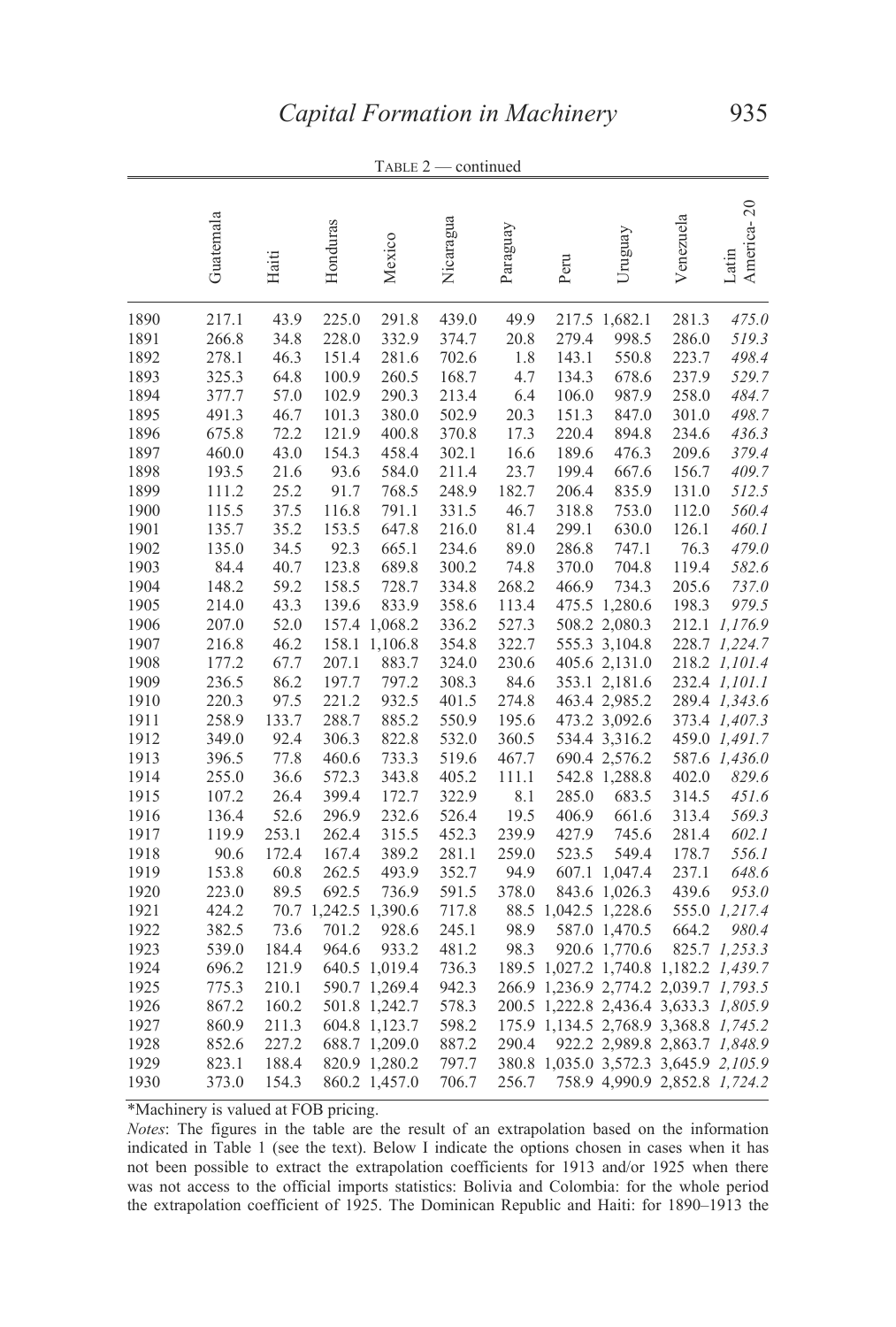#### TABLE 2 — continued

coefficient corresponds to Cuba. Ecuador: for 1890–1913 the coefficient of the sum total of countries of the region for which we have information. Guatemala and Nicaragua: for 1890– 1913 the average extrapolation coefficient of Costa Rica, El Salvador, and Mexico. Honduras and Panama: for 1890–1913 the same as Guatemala and Nicaragua; for 1914–1930 the average extrapolation coefficient of Costa Rica, El Salvador, Guatemala, and Nicaragua. Paraguay: the coefficient corresponds to Bolivia. Uruguay and Venezuela: for both 1890–1913 and 1914–1925 the respective extrapolation coefficients of the sum total of countries in the region for which we have information.

*Sources*: The population information comes from Maddison, *Statistics on World Population* (http://www.ggdc.net/maddison). In the cases in which Maddison does not provide annual information for 1890–1899, I have taken the population data of 1890 from Bulmer-Thomas, *Economic History*, p. 412; the values of the remaining years have been calculated using exponential extrapolation.

 The final step requires the deflation of the dollar values. As a deflator I have used the price indexes of equipment goods drawn up by Charles Feinstein with 1913 as a base for the United Kingdom.<sup>18</sup> Obviously, it would have been preferable to deflate every national series by a price index representative of the machinery of the respective country. However, Feinstein's series is more complete than any series currently available for Germany and the United States during this period.

 How reliable are the estimates? It is possible to make comparisons with estimates of machinery plus transport equipment compiled by Hofman for Argentina, Brazil, Chile, Colombia, Mexico and Venezuela in the 1900–1930 period. In another paper I have quantified the investment in transport equipment with the same territorial and time coverage as this paper and using the same methodology. After adding my series on transport equipment to the machinery series reported here, I have run correlations with Hofman's series for those countries. The correlation coefficients are 0.890 for Argentina, 0.961 for Brazil, 0.786 for Chile, 0.936 for Colombia, and 0.991 for Venezuela.<sup>19</sup>

<sup>18</sup> The index splices two series from Feinstein, "National Statistics," pp. 470–71 and *National Income*, p. T136-7).<br><sup>19</sup> See Hofman, *Economic Development*; and Tafunell, *Formación* and "Inversión," for

comparisons. In the Chilean case, Hofman uses ECLAC's preliminary rough estimation. Currently, Cristián Ducoing is doing a doctoral thesis on investment in machinery in Chile. His series correlates with mine at a coefficient of 0.951. Because of differences in definitions, the series on machinery here are not directly comparable to series on imports of capital goods collected for Argentina by Cortés Conde, *Economía*, p. 217; and Taylor, "Capital Accumulation," pp. 176–77, or to series on exports from more industrialized countries of industrial machinery to Brazil and Mexico, collected by Suzigan, *Indústria*, pp. 372–95, and Haber, Razo, and Maurer, *Politics*, pp. 172–73, respectively. Correlations between my series and these other series for Argentina and Brazil are greater than 0.958, but only 0.751 with the series for Mexico.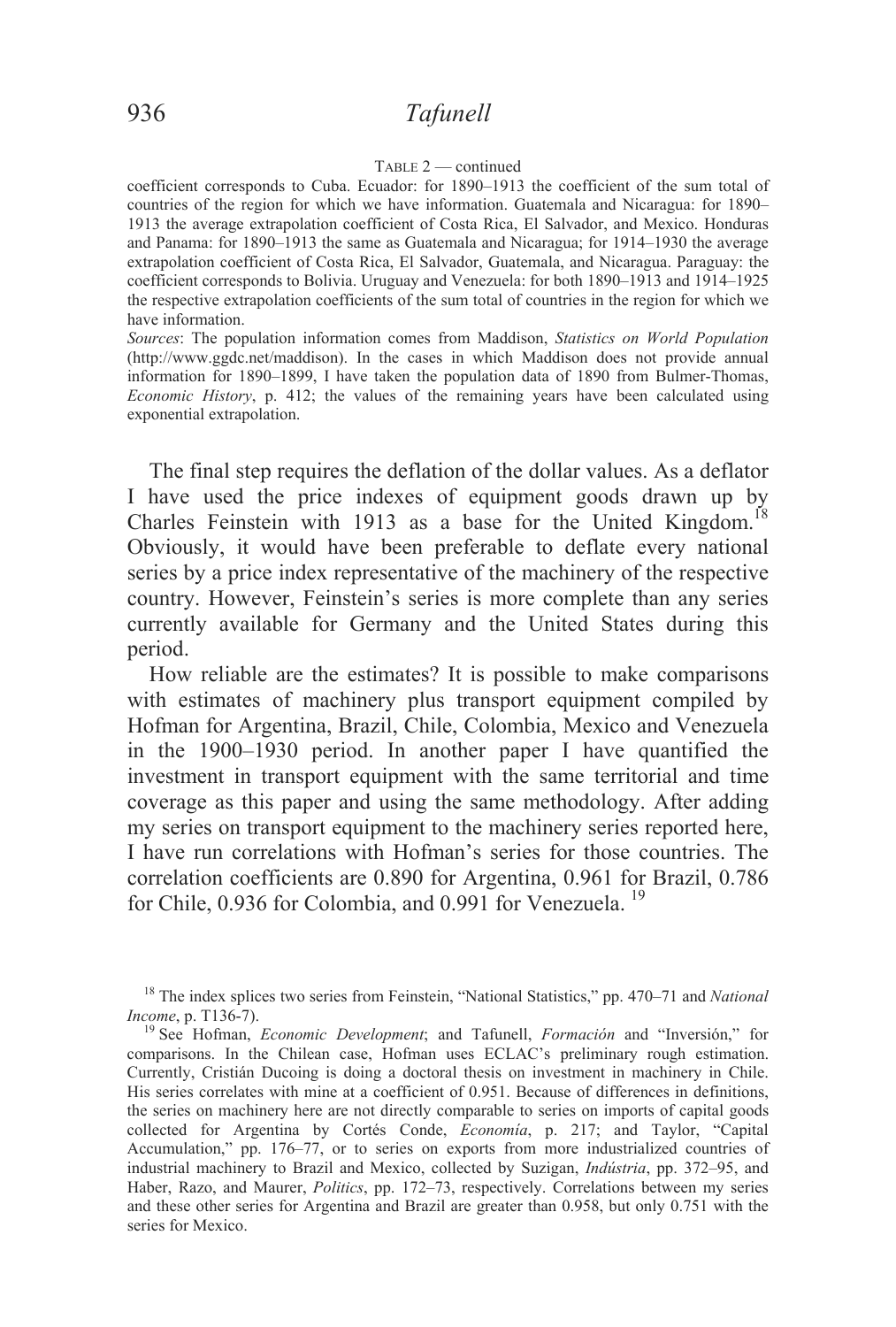

*Sources*: Data are based on Table 2 before per capita calculation.

## MACHINERY IMPORTS IN ALL OF LATIN AMERICA

 The creation of the machinery series offers a unique opportunity to examine all of Latin America during the first era of globalization and the fluctuations associated with World War I and the 1920s. The machinery expenditures shown in Figure 1 went through a long-term expansion between 1890 and 1930, despite stagnation in the first decade and the dramatic drop suffered during World War I. Machinery imports grew more rapidly than other measures of economic activity in Latin America. For example, in a group of eight large Latin American countries, machinery imports over the period grew approximately 5.8 percent, while GDP grew only 3.4 percent. Further, the growth rate of 5.4 percent for all of Latin America from 1890 to 1930 exceeded the average annual rate of capital formation in equipment goods of 4.9 percent that occurred during the "golden age" of Latin American growth between 1950 and 1990.

 Latin American machinery imports experienced a great deal of volatility, as well. Latin American economies were dependent on the more industrialized countries for their demand for Latin American exports. Further, they were exposed to intense fluctuations in the foreign supply of machinery, the availability of international means of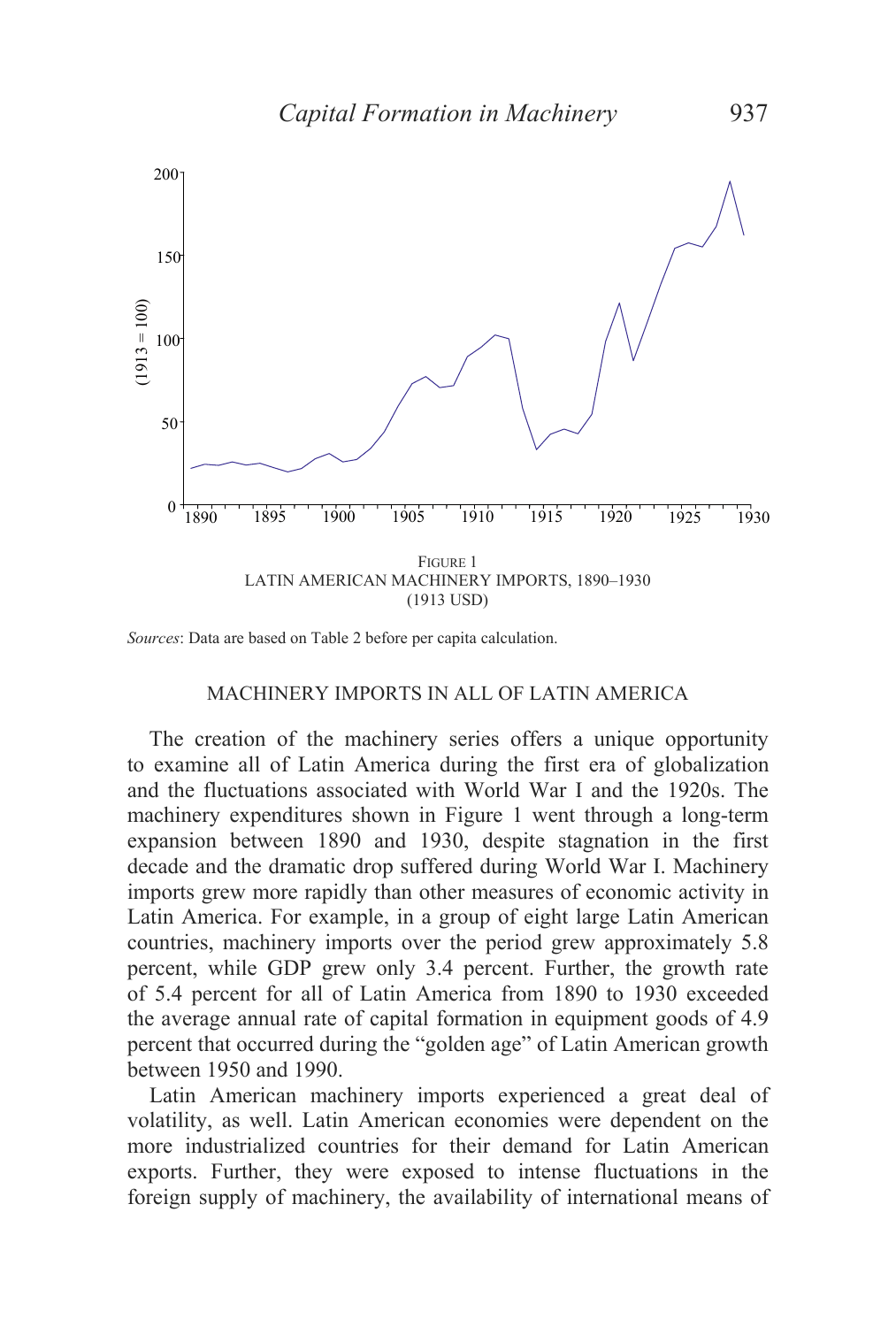payment, and internal money supply.<sup>20</sup> The 1890s were a period of total stagnation with virtually no growth in machinery imports between 1890 and 1898. Initially, investor sluggishness was a reaction to the Baring Crisis, but the depression continued due to a sharp drop in the prices of Latin American export products.<sup>21</sup>

 At the start of the new century, the Belle Époque arrived in Latin America. Between 1900 and 1913 machinery imports increased at an astonishing annual rate of 12 percent, despite the marked instability created by the crises of 1901 and 1907. World War I then triggered a collapse of investment in Latin America, as the level of capital formation in Latin America fell nearly 60 percent between 1913 and 1918.

 After the Armistice, European industry and international markets did not regain normality until 1920. The traditional story suggests that Latin American demand for machinery rose sharply to make up for the lack of machinery available during the war and because they were flush with gold from running trade surpluses. Therefore, imports of machinery rebounded to prewar levels in 1920 and 1921, suffered a strong setback due to the postwar crisis, and then followed an upward trend of roughly 10 percent per year until 1929.

### NATIONAL DIVERSITY

 Latin America was and continues to be a diverse collection of economies. The most obvious differences arise in the size of the economies. Argentina and Brazil alone account for 47.6 percent of total machinery imports during the period. Adding Mexico raises the share to 63.1 percent and including Cuba raises the share of the top four to 73.6 percent. The bottom ten countries account for only 4.9 percent of the total.

 The diversity of the economies are not simple products of physical size or geography. Per capita income and wealth levels displayed a large range between Argentina, near the top among all countries worldwide, to the extremely poor countries. The new series created in Table 2 for the annual value of machinery per capita imported offers one of the few means of ranking Latin American countries circa 1900 using a major measure of economic development.

<sup>&</sup>lt;sup>20</sup> For a discussion, see Cárdenas, Ocampo, and Thorp, *Economic History*, vol. 1.<br><sup>21</sup> See Ferns, "Baring Crisis"; and Mitchener and Weidenmier, "Baring Crisis." Bértola and Williamson, "Globalization," p. 33, discuss the export price drop.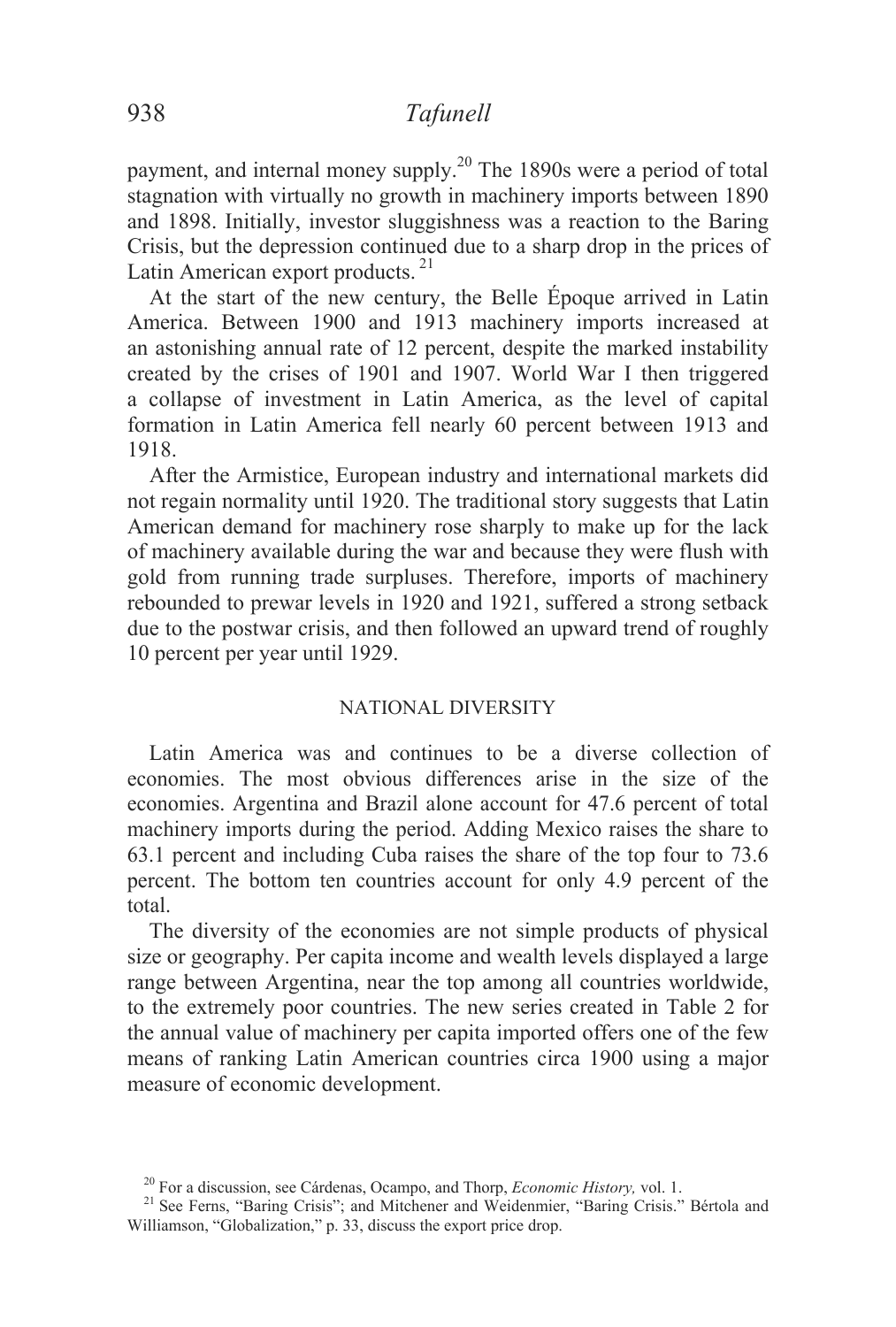

MACHINERY IMPORTS OF ARGENTINA, CUBA, AND MEXICO, 1890–1930 (1913 USD)

 The table is full of elements of great interest and it holds several surprises. Many know that Argentina and Uruguay ranked among the countries with the highest income per capita in the world. Few know, however, that Cuba often rivaled those two countries in its imports of machinery per capita. Surprisingly, Chile ranks ahead of Uruguay in machinery imports per capita, when estimates of GDP per capita rank them the opposite way. The remaining 16 countries are below the Latin American average. It should not seem strange that Costa Rica is at the average, given its precocious economic development. That investment per capita of Mexico was one step below, just behind the Dominican Republic, indicates that the volume of capital formation in machinery did not always depend on the presence or importance of the industrial, resource extraction, or manufacturing sectors. Mexico was nearly matched by Venezuela, as it moved late but rapidly from agriculture into petroleum production. Brazil and Peru lie well below the mean, while Colombia and many of the small economies were at levels below half the Latin American average.

 Comparisons of the longer-term movements show that a number of countries followed similar longer-term paths. For example, Argentina followed a pattern in Figure 2 followed by many Latin American

*Sources*: Data are based on Table 2 before per capita calculation.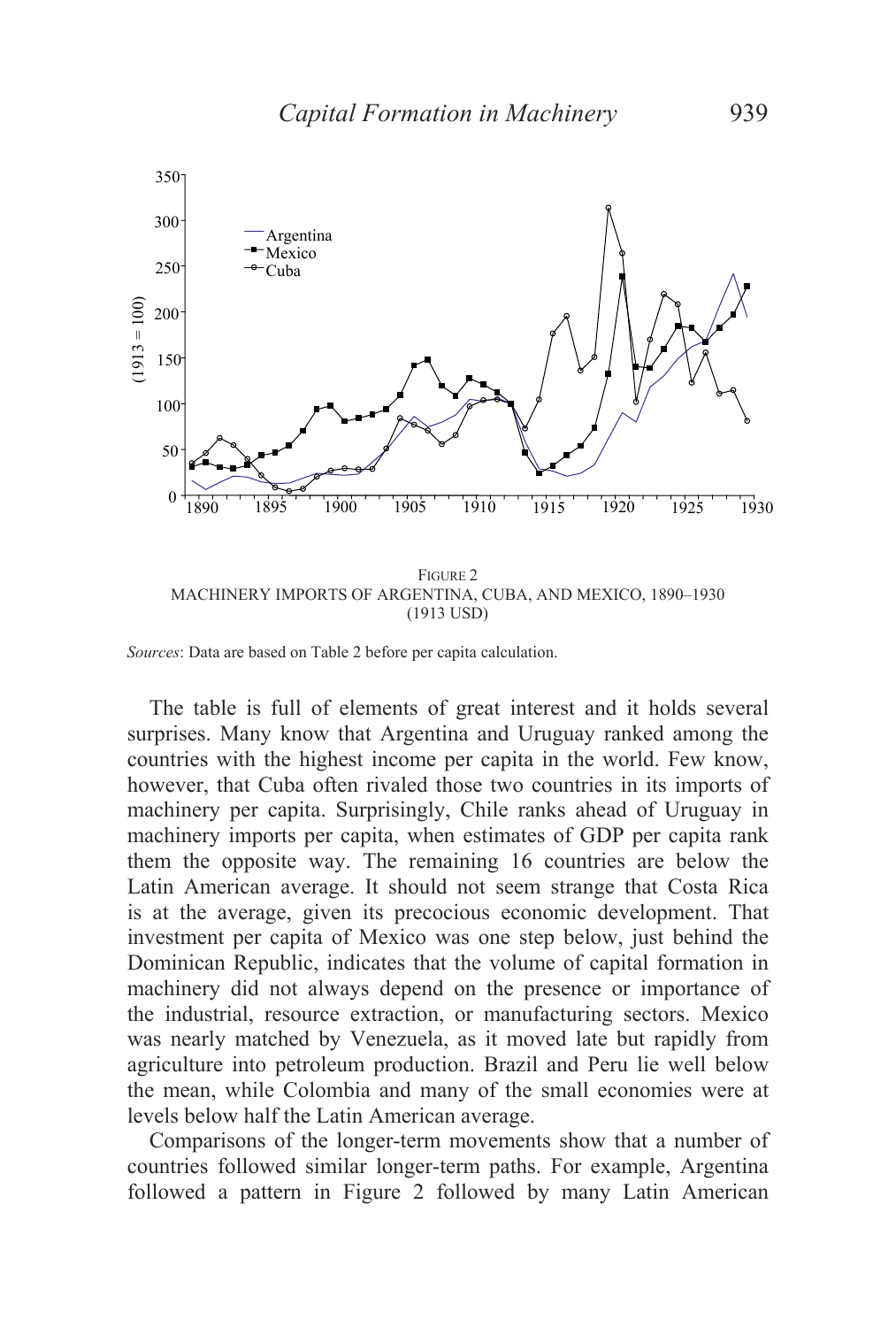countries. Its expenditures on machinery per capita peaked circa 1910– 1913, fell markedly during World War I, and then rose to a new peak in 1929 that exceeded the 1910 peak by 42 percent. In the debate over whether Argentina's demise as a leading export country began in 1913 or 1929, this timing seems most consistent with its drop beginning after 1929<sup>22</sup>

Mexico also experienced a similar path between 1911 and 1929 in Figure 2, although one influenced by the Mexican Revolution of 1910. Historians traditionally have insisted that Mexico was dramatically marked by the revolution, but the recent literature asserts that the revolution endowed the Mexican economy with great dynamism in the 1920s.<sup>23</sup> Comparisons of the machinery import series for Mexico and the rest of Latin America raise question for both interpretations. Mexico's machinery imports declined 22 percent during its civil war from 1911 to 1913. Stephen Haber describes a relaunch of Mexican manufacturing investment after the end of the civil war, while the data here show a decline in Mexican machinery imports through the end of World War I. However, the decline in Mexico was less than in other Latin American countries, such as Argentina. Haber, Armando Razo, and Noel Maurer, argue that Mexico grew unusually rapidly after World War I due to the new institutional order established by the civil war, but the series here show Mexican machinery imports grew no faster than in many other Latin American countries.<sup>24</sup>

 Despite broad similarities in growth, annual fluctuations show that the countries did not move together in lockstep. Only in 1904 and 1920 did investment move in the same direction in all 20 countries. In fact, there are very frequently movements in opposite directions. The experience shown for Cuba in Figure 2 is a prime example. While the rest of Latin America reduced its machinery imports during World War I, Cuba's imports in 1917 reached a peak that exceeded its prior 1911 peak by 54 percent. In the latter half of the 1920s, Cuba's expenditures declined by nearly two-thirds, while most of the machinery imports in the rest of Latin America were stable or expanded.

 $^{22}$  For a systematic examination of the debate over whether Argentina started declining in 1913 or 1929, see Sanz-Villarroya, "Economic Cycles."

<sup>&</sup>lt;sup>23</sup> See Coatswoarth, "Mexico"; and Knight, *Mexican Revolution*, vol. 2, pp. 517–27 and "Export-Led Growth," pp. 132–34.

<sup>&</sup>lt;sup>24</sup> Haber, *Industry*, pp. 125–38; and Haber, *Razo*, and Maurer, *Politics*.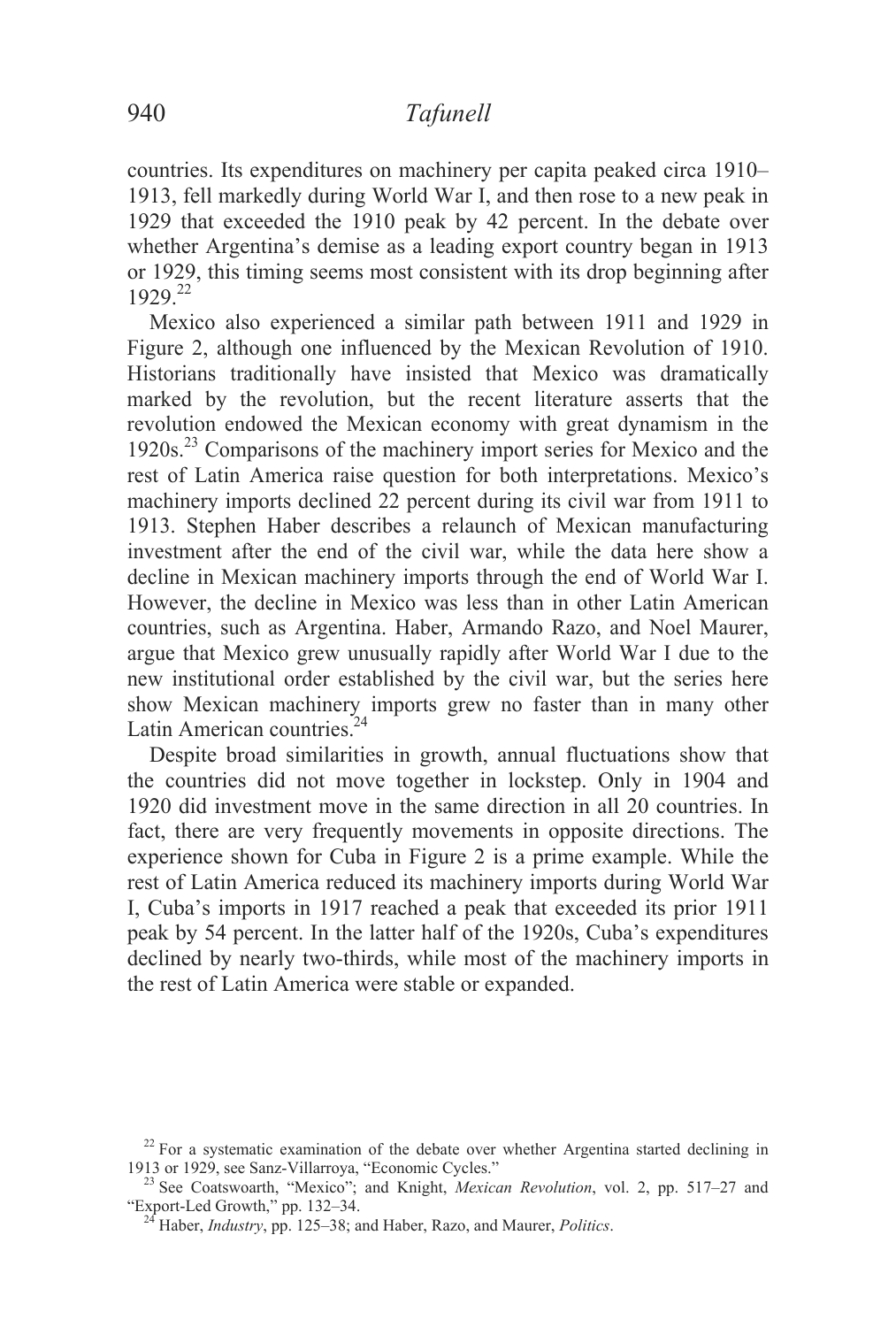

MACHINERY IMPORTS PER CAPITA IN 1890

*Note*: The horizontal line represents the average growth rate of Latin American per capita machinery imports from 1890 to 1913, while the vertical line represents the Latin American per capita level of machinery imports in 1890. *Sources*: See Table 2.

#### WAS THERE INVESTMENT DIVERGENCE?

 One of the central questions in the debate about Latin America's backwardness is whether there was convergence among the economies of the region.<sup>25</sup> We can gain a rough sense of the extent of convergence by plotting the relationship between the prior levels of machinery imports at the beginning of a period and the growth rates that followed in Figures 3 and 4. The horizontal line in each figure represents the population-weighted average growth rate of machinery imports for Latin American countries while the vertical line shows the populationweighted per capita level of machinery imports at the start of the period. Figure 3 shows that the gap separating the less capitalized economies from the more capitalized ones tended to widen between 1890 and 1913. Except for Peru, nations with a low level of investment in 1890 increased their per capita imports of machinery at lower rates than the regional population-weighted average for all Latin America, as

<sup>&</sup>lt;sup>25</sup> Williamson, "Real Wages"; and Bértola and Williamson, "Globalization."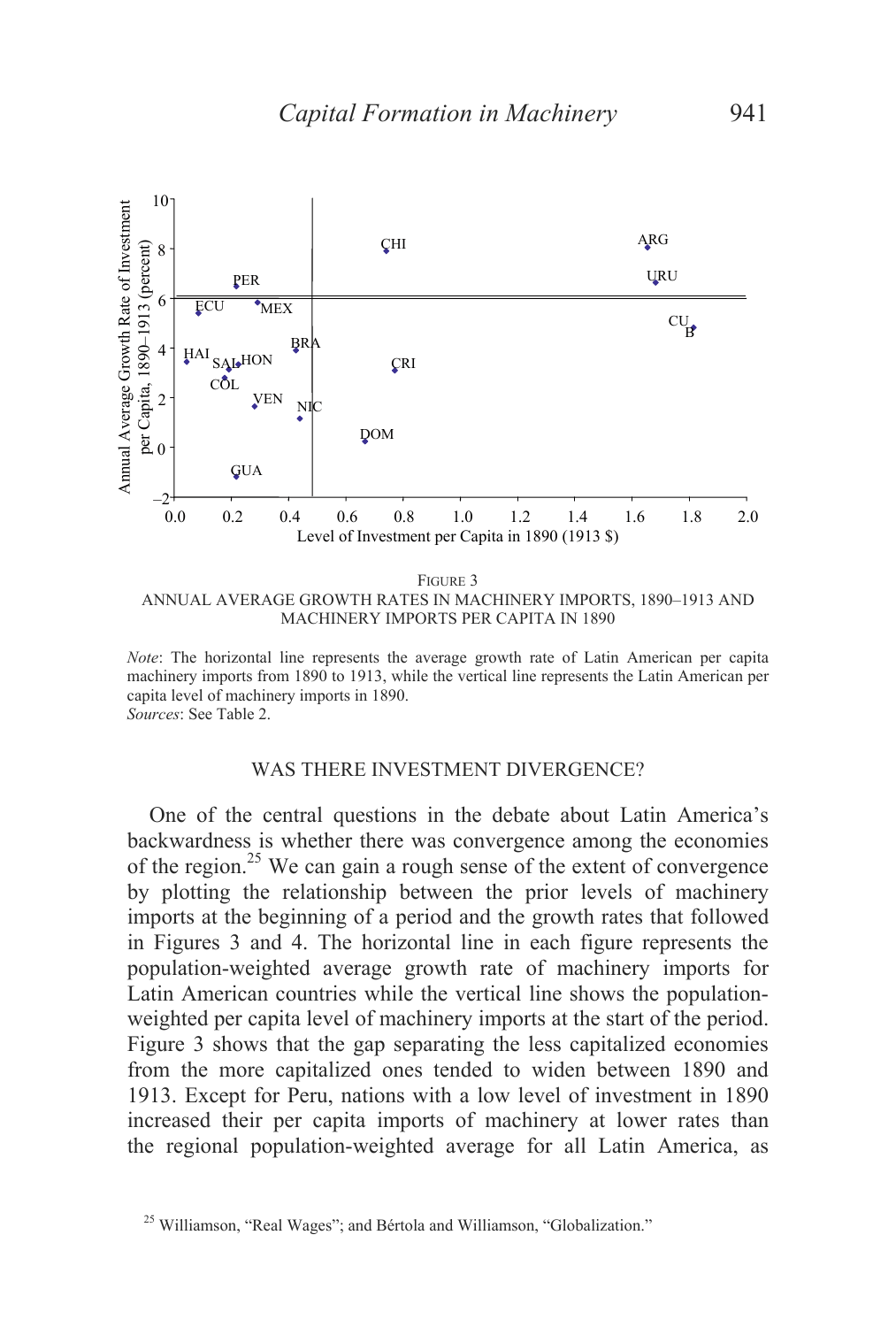

*Note*: The horizontal line represents the average growth rate of Latin American per capita machinery imports from 1913 to 1930, while the vertical line represents the Latin American per capital level of machinery imports in 1913. *Sources*: See Table 2.

shown by their location in the lower left portion of the figure. The Dominican Republic, Costa Rica, and Cuba also experienced growth rates that were lower than the overall regional average. Of these, Cuba merits a mention, since at the beginning of the period studied it had the highest level of per capita expenditure on machinery. In the top right quadrant with relatively high initial levels and a strong growth rate, we find only Argentina, Chile, and Uruguay. This fits with the emphasis in the prior literature that only these three countries embody real success stories in economic growth in the era of globalization before the World War $^{26}$ 

 The World War changed the previous patterns of growth due to the great disruption of maritime traffic caused by war operations. After the war, there was a more protectionist trade environment and the demand for primary products was influenced by changes in technology and demand. All of this is expressed in the more complex picture of the relative evolution of machinery imports in Figure 4. The most

<sup>26</sup> Bulmer-Thomas, *Economic History,* pp. 62–63 and 146–48.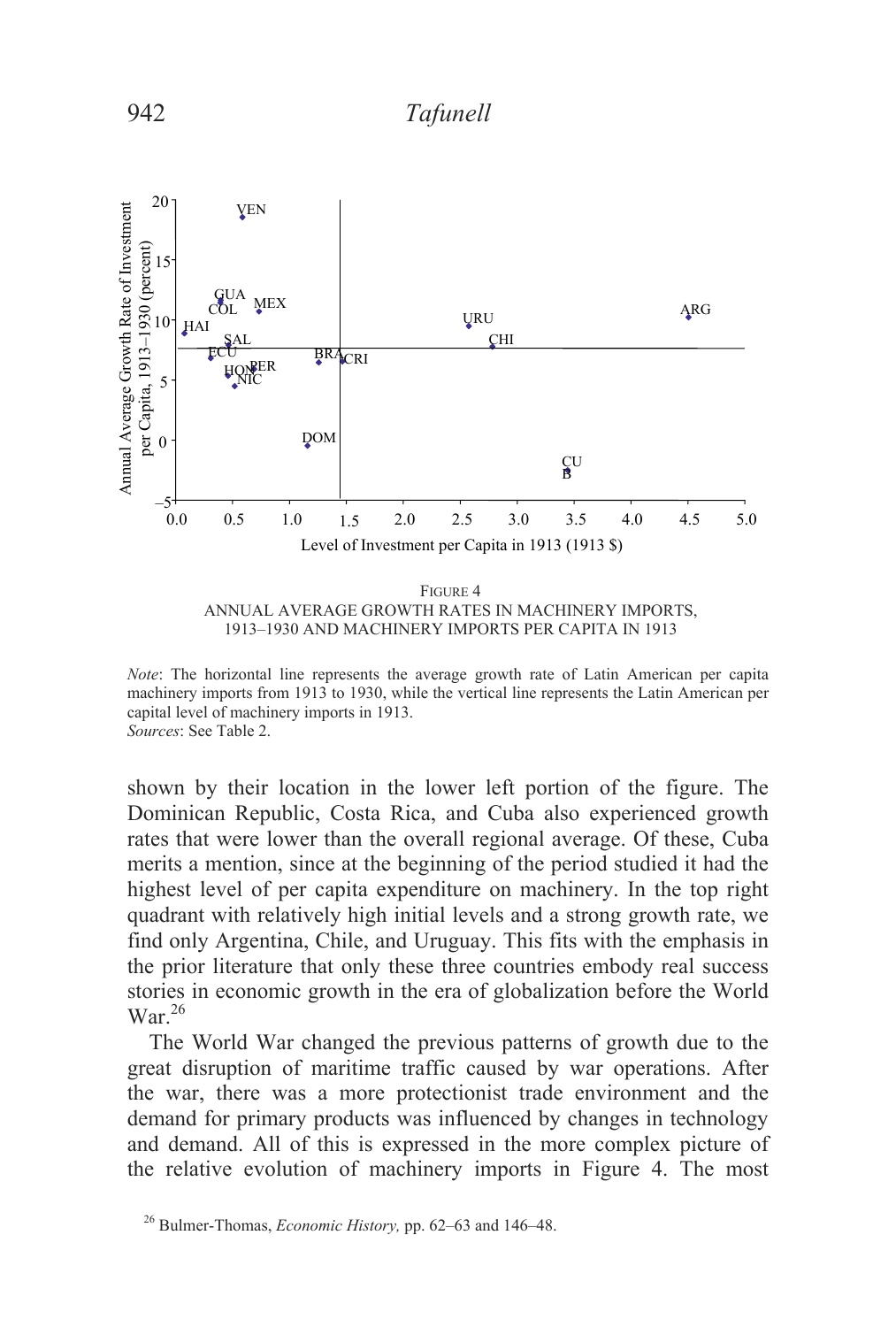capitalized economies, Argentina, Uruguay, and Chile, remained in the upper right *golden* quadrant. Costa Rica and the Domincan Republic, which before had been incapable of rapidly expanding their machinery imports, continued to show little growth. Cuba was the only country to suffer a sharp drop in investment.<sup>27</sup>

The paths of the more backward economies forked. Half developed at least as much and sometimes more than the more developed economies and thus jumped into the upper left quadrant. Venezuela and Colombia both benefited from the expansion in external demand for their petroleum. The other half, including Peru, the Dominican Republic, and Brazil, imported machinery at rates inferior to the Latin American average. In short, the divergence that had emerged in the heart of Latin America under the globalization prior to 1914 shrank to some degree afterward as a few backward countries began to catch up to the advanced ones.

### CONCLUDING REMARKS

 The new annual estimates of per capita machinery imports in Latin American countries for 1890 to 1930 span the end of the first phase of globalization, World War I, and the expansion of the 1920s. They provide a quantitative basis for comparisons across all Latin American countries at any point in time and for each country across time.

 We can draw several conclusions from an initial analysis of the series. Despite a depression in the 1890s and a large drop in machinery imports during World War I, imports of machinery into Latin America grew at a rapid average annual rate of 5.4 percent between 1890 and 1930. The key periods of growth were the Belle Époque during the period from 1900 through 1913 and the expansions in the 1920s. Although there were some broad common trends, there was as much diversity in the experiences across countries as there was commonality. Argentina, Brazil, Chile, Cuba, and Mexico together accounted for over 80 percent of the machinery imports. The dispersion of machinery imports fluctuated year to year, and the greatest dispersion occurred during World War I. Countries that relied on the United States for machinery imports or that produced sugar fared reasonably well, while countries relying on Europe saw a sharp drop in machinery imports from Britain and Germany.

<sup>&</sup>lt;sup>27</sup> The sharp drop took place in the 1920s as a result of the closure of sugar markets. During World War I, Cuba experienced an extraordinary investor boom which culminated in the increased production and improvements in productivity associated with new sugar mills initiated in the 1880s. See Dye, *Cuban Sugar*; and Santamaría, *Sin azúcar*.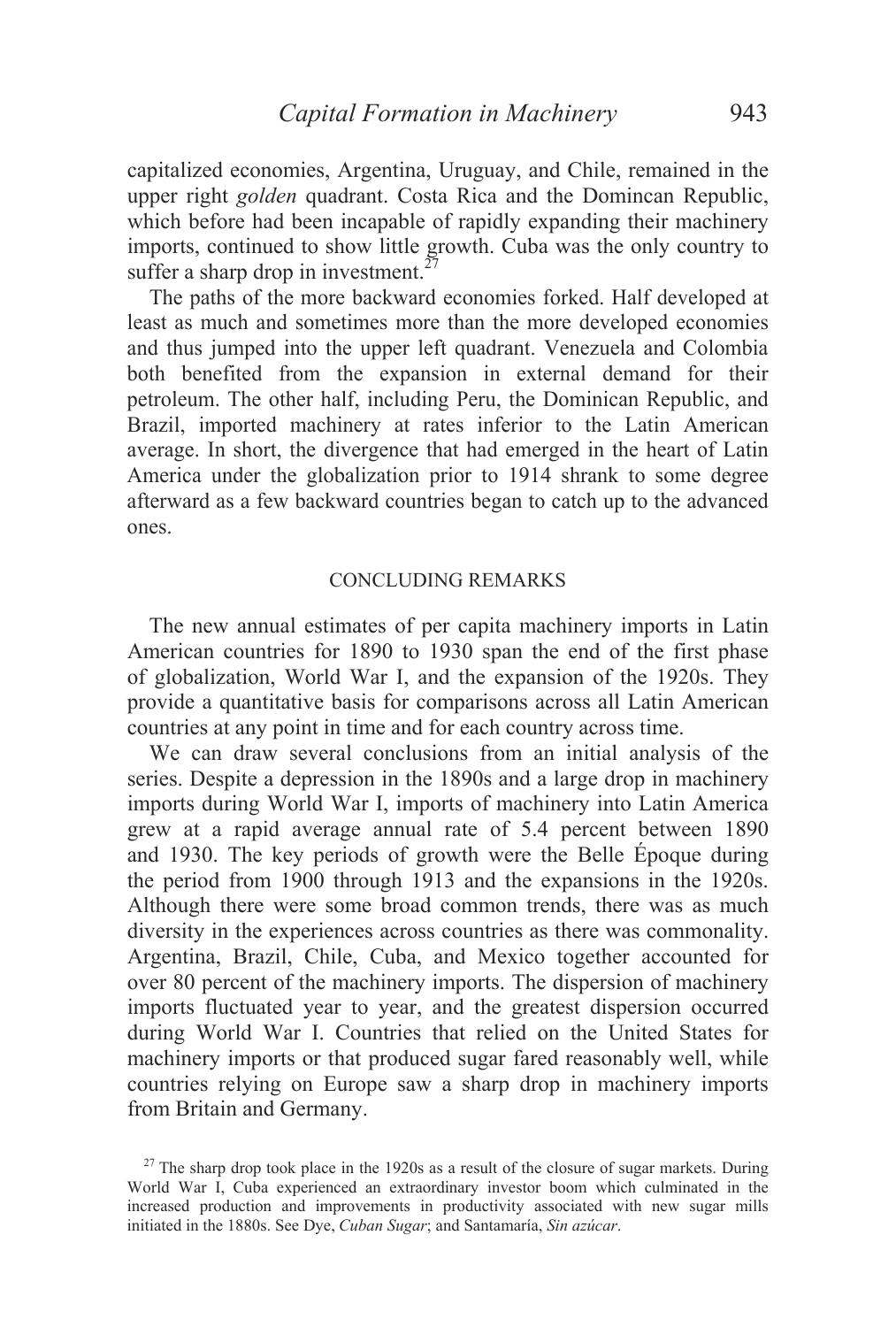The Latin American history literature has defended the idea that the first globalization widened the gap between the richest and poorest nations in the region. The evidence on machinery imports supports this pessimistic view of the period before the World War. All of the economies with a low level of initial investment, except Peru, increased their machinery endowment per capita at rates that were inferior to the regional average. The situation is ambiguous for the period between World War I and the Great Depression. The most developed economies maintained their previous investment pattern, while half of the most backward economies grew faster or at least maintained a similar pace of investment.

# *Appendix*

This appendix discusses the difficulties posed by the FTS of the G-3 for the calculation of machinery exported by the G-3 to Latin America, as well as the procedures I have used to carry out this calculation.<sup>28</sup> For greater clarity, the criticism of the sources and the methodological description deal with each of the members of the G-3 separately.

#### *Germany*

The German FTS present a series of problems.<sup>29</sup> First, there were no annual statistics published between 1914 and 1919 due to World War I and the data for 1921 begin only in May. To deal with the gap, I have assumed that between January and July of 1914, Germany would have exported a volume of machinery to Latin America that was equivalent to half of the volume of 1913, whereas from August 1914 to December 1919 it would not have exported machinery at all.<sup>30</sup> I have also supposed that the export figures of 1921 can be derived by multiplying 1.5 by the export figures for May through December to replace data missing for the other third of the year due to a reorganization of the statistical services. $31$ 

 Second, the statistics from the years 1920, 1921, and 1922 record only the quantities exported, likely because of the German hyperinflation. To avoid using Germany's hyperinflated prices, I developed a quantity index for these three years. After converting the 1923 exports into constant marks, the real values for 1920 through 1922 were derived by applying the growth rates in the quantity indices to the 1923 value. This is reasonable as long as the relative prices of different types of machinery remained constant and the composition of the equipment exported remained unaltered.

<sup>28</sup> A more detailed description can be found in Tafunell, *Capital Formation*. 29 Germany. Kaiserlichen Statistichen Amt, *Statistik des Deutschen Reiches*, *Statistik des Deutschen Zollgebiets*; Germany. Reichsamt des Innern, *Auswärtiger Handel.*; and Germany. Stratistischen Reichsmat, *Statistik*. 30 Information compiled by The Pan-American Union, quoted by the *Revista Económica*

<sup>(</sup>Tegucigalpa), IX, 5 (March), 1992, pp. 324–25. The value of all products imported from Germany in 1914 by Latin America represented 60 percent of the value of 1913 and virtually nothing thereafter until the end of 1919. Equipment sales diminished more than overall sales.<br><sup>31</sup> See Société des Nations, *Mémorandum*, p. 54.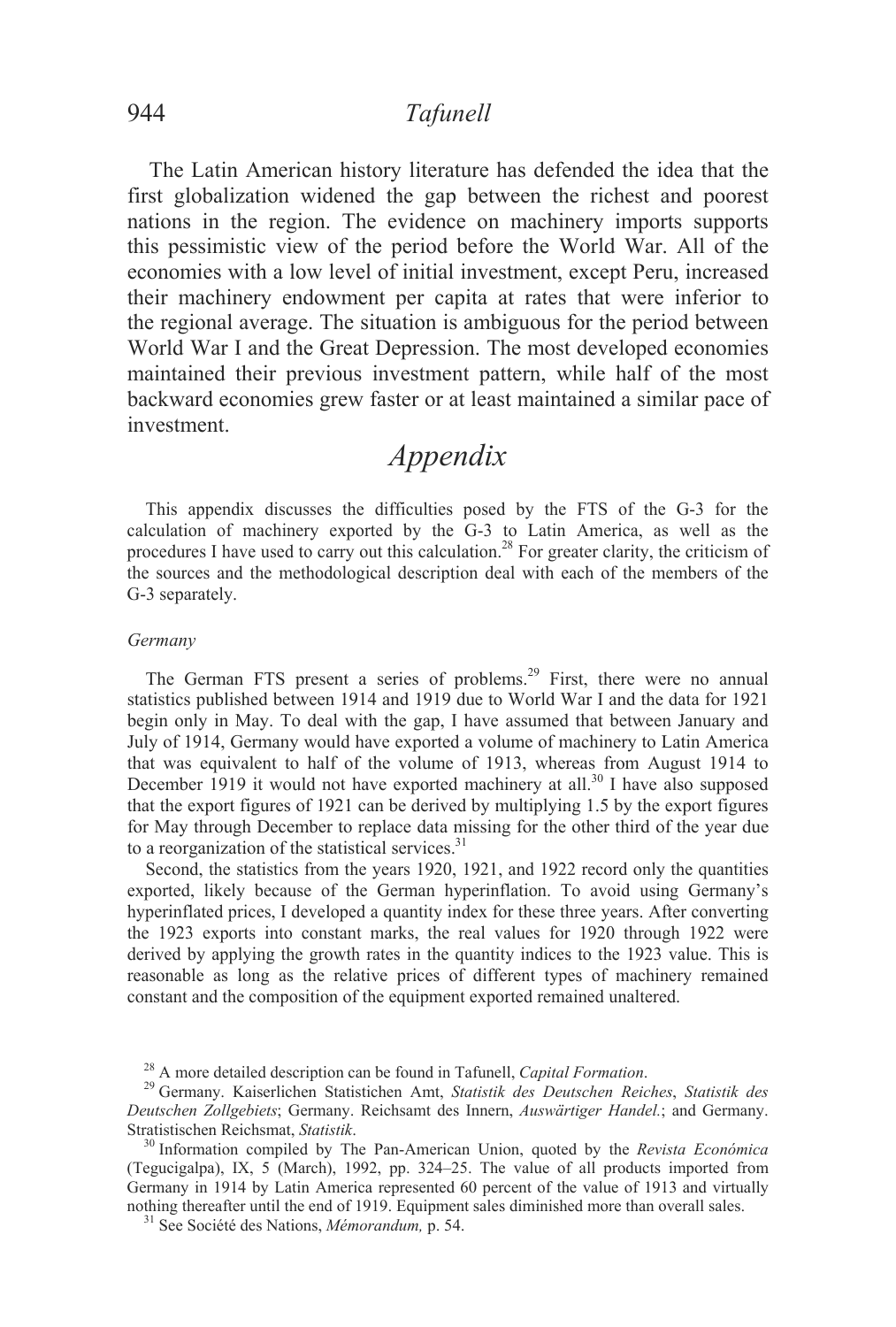Third, the territory to which the FTS of Germany refer is not the same before and after the World War, since Germany lost some regions during the war.

 Fourth, the German FTS, like those of the United States, and in contrast to those of Britain, give information about the exports to all countries of every type of product registered in the customs tariffs. However, the German FTS combine product worth less than 5,000 marks (1,191 dollars at par value) into a miscellaneous category. This does not appear to be a serious problem because nearly all machinery values exceeded this threshold.

 Fifth, the values are in thousands of marks, which lead to some imprecision for small aggregates and unitary values of specific products.

 Sixth, there is a structural break in the statistics at March 1906 when a new tariff law caused the number of machinery categories to rise from 36 to 145. In practice, the change made it very difficult to match up the pre- and post-1906 classifications. However, the trend in estimated machinery exports from Germany between 1905 and 1906 looks similar to the trends seen in the U.S. and British data.<sup>32</sup> It does not appear that the 1906 rise in categories covered by the tariff actually added new types of machinery to the exports to Latin America.

 Seventh, exports to Costa Rica, Guatemala, and the Dominican Republic did not appear individually until 1897. Exports to El Salvador, Honduras, and Nicaragua were grouped together as "Central America" until 1906. Statistics for Cuba and Puerto Rico are reported separately only after 1896.

#### *The United States*

 The American FTS constitute a source of extraordinary quality with information about trade with all sovereign states and American colonial territories, however small the amount.<sup>33</sup> Goods are classified using rational economic criteria. Nevertheless, there still are some problems.

 First, until 1917 the data are reported for fiscal years from July 1 of the previous year to June 30 of the current year. After that the data are reported for calendar years. For the period through 1917, the value for year *t* is calculated as half of the fiscal year value reported for year *t*+1 plus half of the fiscal year value reported for year *t*.

 Second, only values, and not quantities, are reported for a considerable portion of the products registered in the customs tariffs. Thus, a quantity index can only be developed using a broad price measure.

 The consistency of the U.S. statistics provides a service in that in several cases I use trends in the U.S. statistics to extrapolate missing information for Germany and the United Kingdom in situations where the United States represented most of the exports in the years that followed. When the data for estimation refer to very few years and there is a clear tendency in the following years, I have been inclined to extrapolate the tendency back into the past. Thus, I extrapolated exports from the United Kingdom to Guatemala backward for the years 1890/91. I did the same for exports from Germany to El Salvador for the years 1901–1905, to Guatemala for 1890–1896, to Honduras for

 $32$  Rates of interannual variation of exports of German machinery to Latin America evolved in the following way: 37.4 percent in 1904, 43.7 percent in 1905, and 37.1 percent in 1906. For the same years, the rates for Britain were 28.5 percent, 32.1 percent, and 29.1 percent respectively; while U.S. rates were 21.4 percent, 32.8 percent, and 14.9 percent.<br><sup>33</sup> United States. Treasury Department, *Foreign Commerce*; and United States. Department of

Commerce, *Foreign Commerce*.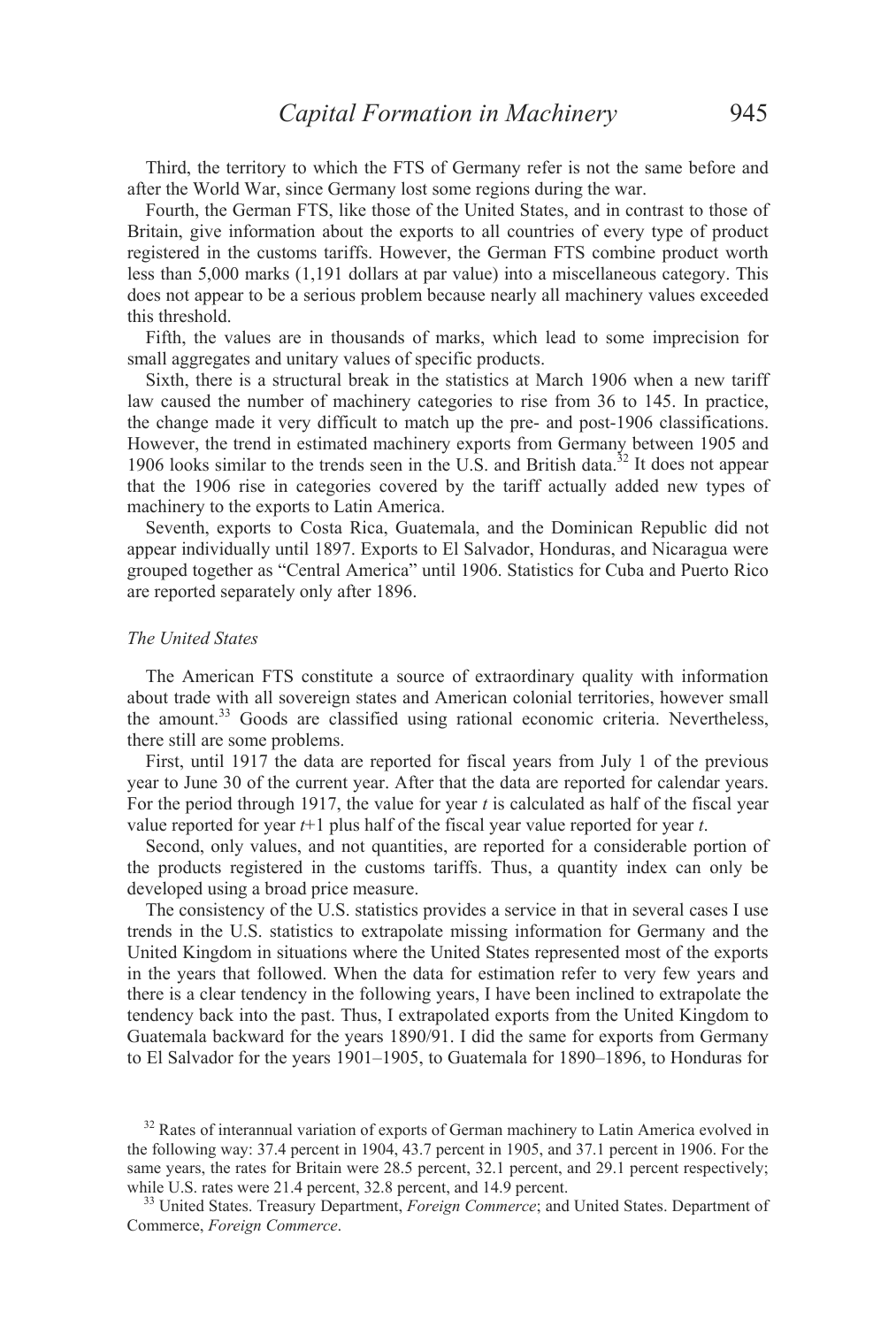1906, and to Nicaragua in 1903–1905. Prior to these years indicated, German exports to these countries, except Guatemala, were likely close to zero.

#### *The United Kingdom*

 The British statistics pose more problems than the German or American FTS for estimating the quantity of machinery exports to Latin American nations.<sup>34</sup> First, the FTS reports the value of export goods in pounds sterling, but on many occasions does not report quantities exported.

 Second, until 1891 Costa Rica, El Salvador, Guatemala, Honduras, and Nicaragua are grouped under the same name "Central America." The same occurs with Cuba and Puerto Rico while they are Spanish colonies. The statistics do not distinguish between Haiti and the Dominican Republic until 1912. Finally, exports to Bolivia are not registered until 1909 and exports to Paraguay have been registered only since 1920.<sup>35</sup>

 Third, for most countries in the region, there is only a figure for total machinery exports, which included neither electrical equipment nor tools. The only countries for which separate information on different types of machinery is reported are Argentina, Brazil, Chile, Mexico, and Uruguay. In the countries where breakdowns are reported, the classification of capital goods into the different categories changes over time with important changes taking place in 1909 and 1920.

 The lack of information by category for the early years makes it difficult to be sure that we are working with a homogenous group of goods. For example, until 1919 steam locomotives were included in the machinery group. The quantification of sales of British machinery to Latin America requires that the value of locomotives be subtracted from machinery exports for the period prior to 1920. In those Latin American countries for which the United Kingdom's FTS give information, steam locomotives typically represented 24 percent of the value of machinery exported by the United Kingdom. When the FTS of the United Kingdom does not give breakdowns of export figures by machinery types, I have calculated the locomotive exports to that country as a linear function of the size of the railway network in the country.

 I have had to estimate other products in order to reach a final figure for machinery exported by the United Kingdom. Going by the criteria of national accounts established by the United Nations, the desired aggregate of machinery consists of the sum of three categories of goods from the British FTS: machinery (excluding locomotives), implements and tools, and electrical goods and apparatus (other than machinery and telegraph and telephone wire). The British statistics always report data on the first category. Information on tools and implements is incomplete. I have filled in the gaps by calculating an arithmetic average of the ratio of the value of tools and implements to the value of machinery (excluding locomotives) for the countries with information that year and then multiplying it by the value of machinery without locomotives in the countries with missing information. I used the arithmetic average to avoid giving too much weight to more developed countries. In almost all years, there are complete data for 15 countries with most information missing for Bolivia, the Dominican Republic, Honduras, Panama, and Paraguay.

 Finally, we need to determine the magnitudes of electric goods exported by the United Kingdom. Here, the quantification is not as firmly founded. British FTS only reported this type of information systematically for seven countries: Argentina, Brazil,

<sup>34</sup> United Kingdom. Statistical Office of the Customs and Excise Department, *Annual Statement*. 35 My figures result from the extrapolation of the data of the United States and Germany.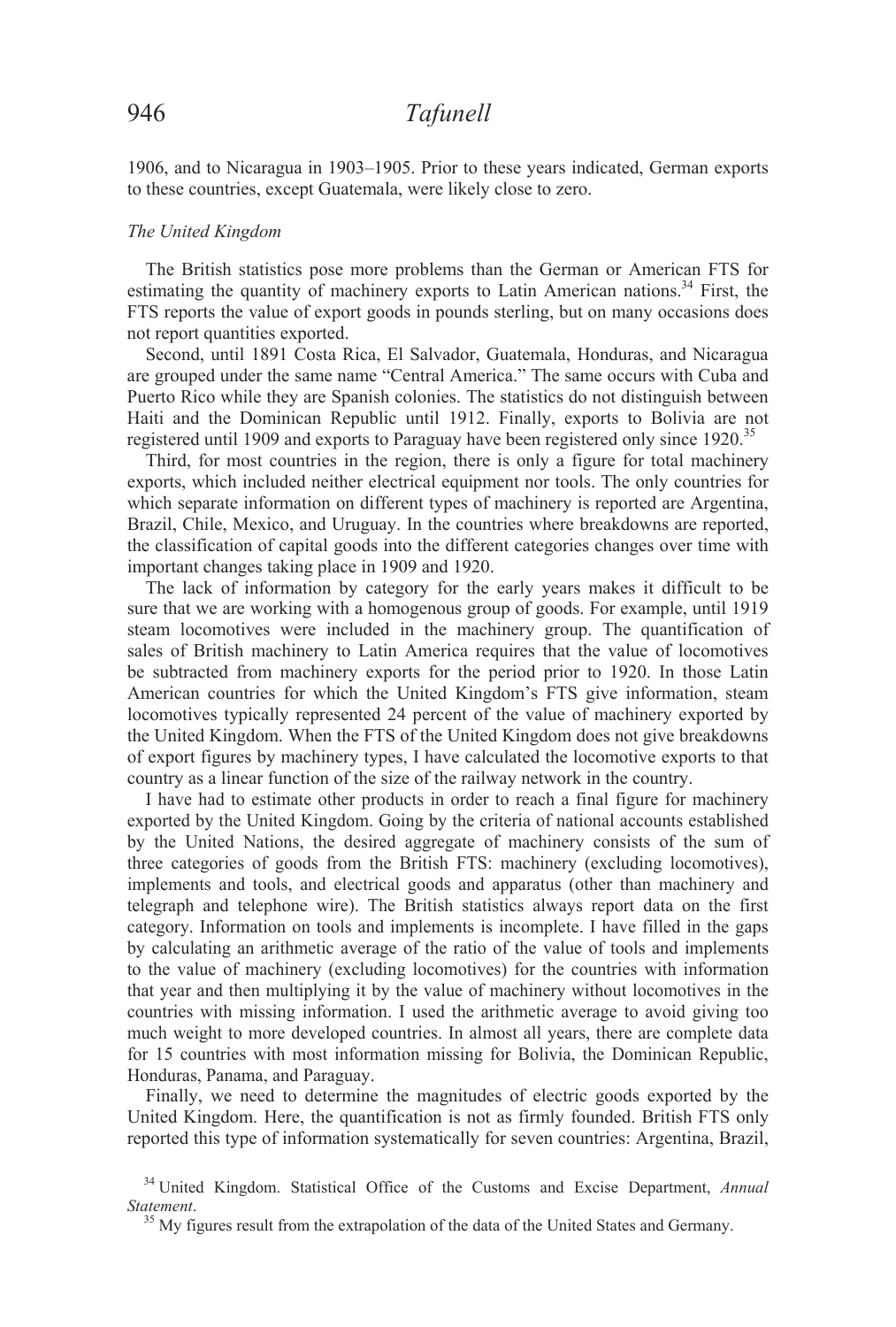Colombia (from 1915), Chile, Mexico, Peru, and Uruguay. Reports for the last three start in 1895. To obtain estimates for the other 13 nations, I calculated year by year the ratio of electric goods to machinery and tools for each of the seven countries where information was reported. I then took a simple average of that ratio instead of a weighted average to avoid giving too much weight to the large countries of Argentina and Brazil. I then multiplied that ratio times the machinery and tools to get estimates for the other 13 nations.

 The estimates from the United Kingdom lead to measurement error in the total estimates of machinery imports into each country. The U.K. tools' exports represented 52 percent of the value of machinery exported, calculated as the average of the annual averages of the 15 countries with information, with a coefficient of variation of the percentages of 66 percent. The fragility of the calculation is mitigated to the extent that it affects the estimates for only a few small countries. The estimates for electrical equipment goods leads to less error because they account for only 15.1 percent of the value of machinery and tools exported between 1890 and 1930 by the United Kingdom to the seven nations above with information. However, the relative importance of these goods rose from 10 percent in the prewar period to nearly 25 percent from 1919 to 1930. The greater risk associated with this rise is offset to some extent because the coefficient of variation of the percentages was, on average, 6.3 percent for 1890–1913 and 20.8 percent for 1914–1930.

#### **REFERENCES**

- Acemoglu, Daron, Simon Johnson, and James A. Robinson. "The Colonial Origins of Comparative Development: An Empirical Investigation." *American Economic Review* 91, no. 5 (2001): 1369–1401.
	- \_\_\_\_\_\_. "Reversal of Fortune: Geography and Institutions in the Making of the Modern World Income Distribution." *Quarterly Journal of Economics* 117, no. 4 (2002): 1231–94.
- Allen, R. G. D., and Edward J. Ely, eds. *International Trade Statistics*. New York: John Willey and Sons, 1953.
- Beatty, Edward. "The Impact of Foreign Trade on the Mexican Economy: Terms of Trade and the Rise of Industry, 1880–1923." *Journal of Latin American Studies* 32, no. 2 (2000): 399–433.
- Bértola, Luís, and Jeffrey G. Williamson. "Globalization in Latin America Before 1940." In *The Cambridge Economic History of Latin America*. Vol. II: *The Long Twentieth Century*, edited by V. Bulmer-Thomas, J. H. Coatsworth, and R. Cortés Conde, 11–56. Cambridge: Cambridge University Press, 2006.
- Bulmer-Thomas, Victor. *The Economic History of Latin America Since Independence*. Cambridge: Cambridge University Press, 2003.
- Cárdenas, E., J. A. Ocampo, and R. Thorp, eds. *An Economic History of Twentieth-Century Latin America.* Vol. I: *The Export Age: The Latin American Economies in the Late Nineteenth and Early Twentieth Centuries*. Houndmills: Palgrave, 2000.
- Carreras-Marín, Anna. *Geographical Effects on the Accuracy of Textile Trade Data: An International Approach for 1913*. UPF Economic and Business Working Papers No. 821, 2005.
	- \_\_\_\_\_\_. *El comercio internacional textil en 1913: un análisis del comercio intraindustrial*. Ph.D. diss., Universitat de Barcelona, 2008.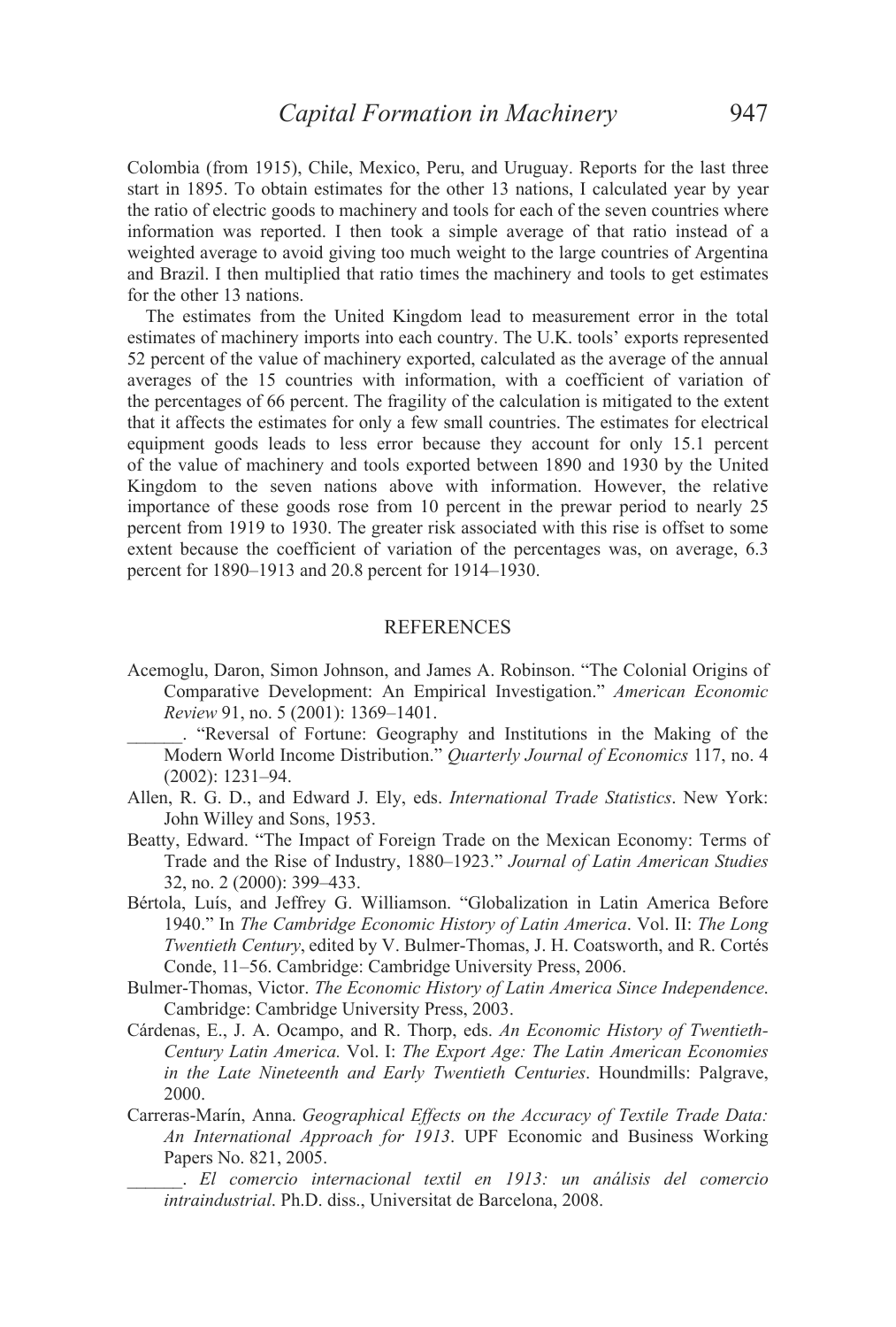- Carter, Susan B., et al., eds. *Historical Statistics of the United States: Earliest Times to the Present (Millennial Edition)*. 5 vols. New York: Cambridge University Press, 2005.
- Coatsworth, John H. "Mexico." In *The Oxford Encyclopedia of Economic History*, edited by Joel Mokyr, Vol. 3, 501–07. Oxford: Oxford University Press, 2003.
- \_\_\_\_\_\_. "Structures, Endowments, and Institutions in the Economic History of Latin America." *Latin American Research Review* 40, no. 3 (2005): 126–44.
- \_\_\_\_\_\_. "Inequality, Institutions, and Economic Growth in Latin America." *Journal of Latin American Studies* 40, no. 3 (2008): 545–69.
- Cortés Conde, Roberto. *La economía argentina en el largo plazo. Ensayos de historia económica de los siglos XIX y XX*. Buenos Aires: Editorial Sudamericana/Universidad de los Andes, 1994.
- De Long, J. Bradford. "Productivity Growth and Machinery Investment: A Long-Run Look, 1870–1980." This JOURNAL 52, no. 2 (1992): 307–24.
- De Long, J. Bradford, and Lawrence H. Summers. "Equipment Investment and Economic Growth." *Quarterly Journal of Economics* 106, no. 2 (1991): 445–502. \_\_\_\_\_\_. "Equipment Investment and Economic Growth: How Strong is the Nexus?" *Brookings Papers on Economic Activity* 2 (1992): 157–211.
- \_\_\_\_\_\_. "How Strongly Do Developing Economies Benefit from Equipment Investment?" Available online at the author's homepage, http://www.j-bradforddelong.net/Econ\_Articles/jme\_equipment\_investment\_folder/jme- ibrd\_equip\_inv.html (accessed 10 October 2008).
- Denison, Edward F. *Why Growth Rates Differ: Postwar Experience in Nine Western Countries*. Washington, DC: The Brookings Institution, 1967.
- Dye, Alan. *Cuban Sugar in the Age of Mass Production: Technology and the Economics of the Sugar Central, 1899–1929*. Stanford, CA: Stanford University Press, 1998.
- Engerman, Stanley L., and Kenneth L. Sokoloff. "Factor Endowments, Institutions, and Differential Paths of Growth Among New World Economics: A View from Economic Historians of the United States." In *How Latin America Fell Behind*, edited by Stephen Haber, 260–304. Stanford, CA: Stanford University Press, 1997.
- Federico, G., and A. Tena. "On the Accuracy of Foreign Trade Statistics (1909–1935): Morgernstern Revisited." *Explorations in Economic History* 28, no. 1 (1991): 259–73.
- Feinstein, Charles. *National Income, Expenditure, and Output of the United Kingdom, 1855–1965*. Cambridge: Cambridge University Press, 1972.
	- \_\_\_\_\_\_. "National Statistics, 1760–1920." In *Studies in Capital Formation in the United Kingdom, 1750–1920*, edited by Charles H. Feinstein and Sidney Pollard, 257–471. Oxford: Clarendon Press, 1998.
- Ferns, H. S. "The Baring Crisis Revisited." *Journal of Latin American Studies* 24, no. 2 (1992): 241–73.
- Germany. Kaiserlichen Statistischen Amt. *Statistik des Deutschen Reiches. Auswärtiger Handel*. Berlin, various years.

\_\_\_\_\_\_.*Statistik des Deutschen Zollgebiets*. Berlin, various years.

- Germany. Reichsamt des Innern. *Auswärtiger Handel des Deutschen Zollgebiets*. Berlin, various years.
- Germany. Statistischen Reichsmat. *Statistik des Deutschen Reiches. Der Auswärtige Handel Deutschlands*. Berlin, various years.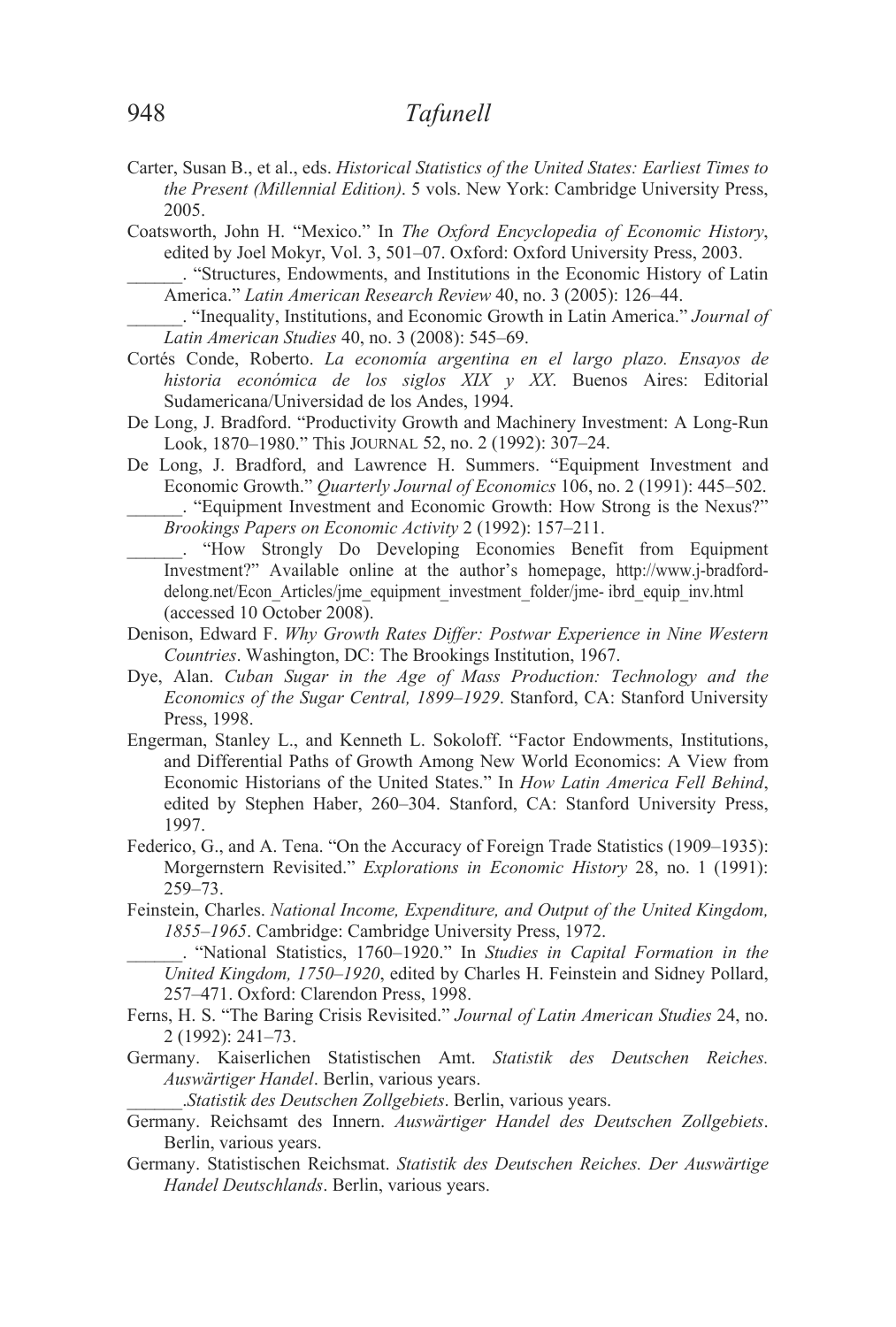- Gómez Galvarriato, Aurora, and Jeffrey G. Williamson. "Was It Prices, Productivity, or Policy? The Timing and Pace of Latin American Industrialization After 1870." NBER Working Paper No. 13990, Cambridge, MA, 2008.
- Haber, Stephen H. *Industry and Underdevelopment: The Industrialization of Mexico, 1890–1940*. Stanford, CA: Stanford University Press, 1995.
	- \_\_\_\_\_\_. "Introduction: Economic Growth and Latin American Historiography." In *How Latin America Fell Behind: Essays on the Economic Histories of Brazil and Mexico, 1800–1914*, edited by Stephen H. Haber, 1–33. Stanford, CA: Stanford University Press, 1997.
- Haber, Stephen, Armando Razo, and Noel Maurer. *The Politics of Property Rights: Political Instability, Credible Commitments, and Economic Growth in Mexico, 1876–1929*. Cambridge: Cambridge University Press, 2003.
- Hofman, André A. *The Economic Development of Latin America in the Twentieth Century*. Cheltenham: Edward Elgar, 2000.
- Knight, A. *The Mexican Revolution*. 2 vols. Cambridge: Cambridge University Press, 1986.

\_\_\_\_\_\_. "Export-Led Growth in Mexico, c.1900–1930." In *An Economic History of Twentieth-Century Latin America.* Vol. I: *The Export Age: The Latin American Economies in the Late Nineteenth and Early Twentieth Centuries*, edited by E. Cárdenas, J. A. Ocampo, and R. Thorp, 119–51. Houndmills: Palgrave, 2000.

- Love, Joseph L. "The Rise and Decline of Economic Structuralism in Latin America: New Dimensions." *Latin American Research Review* 40, no. 3 (2005): 100–25.
- Maddison, Angus. *Statistics on World Population, GDP and Per Capita GDP, 1–2006 AD.* Available online at http://www.ggdc.net/maddison (accessed October 2008).
- Mankiw, N. Gregory, David Romer, and David N. Weil. "A Contribution to the Empirics of Economic Growth." *The Quarterly Journal of Economics* 107, no. 2 (1992): 531–42.
- Mitchener, Kris James, and Marc D. Weidenmier. "The Baring Crisis and the Great Latin American Meltdown of the 1890s." This JOURNAL 68, no. 2 (2008): 462– 500.

Morgernstern, O. *On the Accuracy of Economic Observations*. Princeton, NJ: Princeton University Press, 1963.

- Palma, Gabriel. "From an Export-Led to an Import-Substituting Economy: Chile 1914–1939." In *An Economic History of Twentieth-Century Latin America*. Vol. 2: *Latin America in the 1930s: The Role of the Periphery in World Crisis*, edited by R. Thorp, 43–70. Oxford: Palgrave/St. Antony's College, 2000.
- Platt, D. C. M. "Problems in the Interpretation of Foreign Trade Statistics Before 1914." *Journal of Latin American Studies* 3, no. 2 (1971): 119–30.
- Sachs, Jeffrey D. "Tropical Underdevelopment." NBER Working Paper No. 8119, Cambridge, MA, 2001.
- Samper, Mario. "Café, trabajo y sociedad en Centroamérica (1870–1930): una historia común y divergente." In *Historia general de Centroamérica.* IV: *Las repúblicas agroexportadoras (1870–1945)*, edited by Víctor Hugo Acuña Ortega, 11–110. Madrid: Sociedad Estatal Quinto Centenario, 1993.
- Santamaría García, A. *Sin azúcar no hay país. La industria azucarera y la economía cubana (1919–1939)*. Sevilla: CSIC, 2001.
- Sanz-Villarroya, Isabel. "Economic Cycles in Argentina: 1875–1990." *Journal of Latin American Studies* 38, no. 4 (2006): 549–70.
- Société des Nations. *Mémorandum sur le commerce international et sur les balances des paiements 1912–1926*, Vol. 2. Geneva: Société des Nations, 1928.